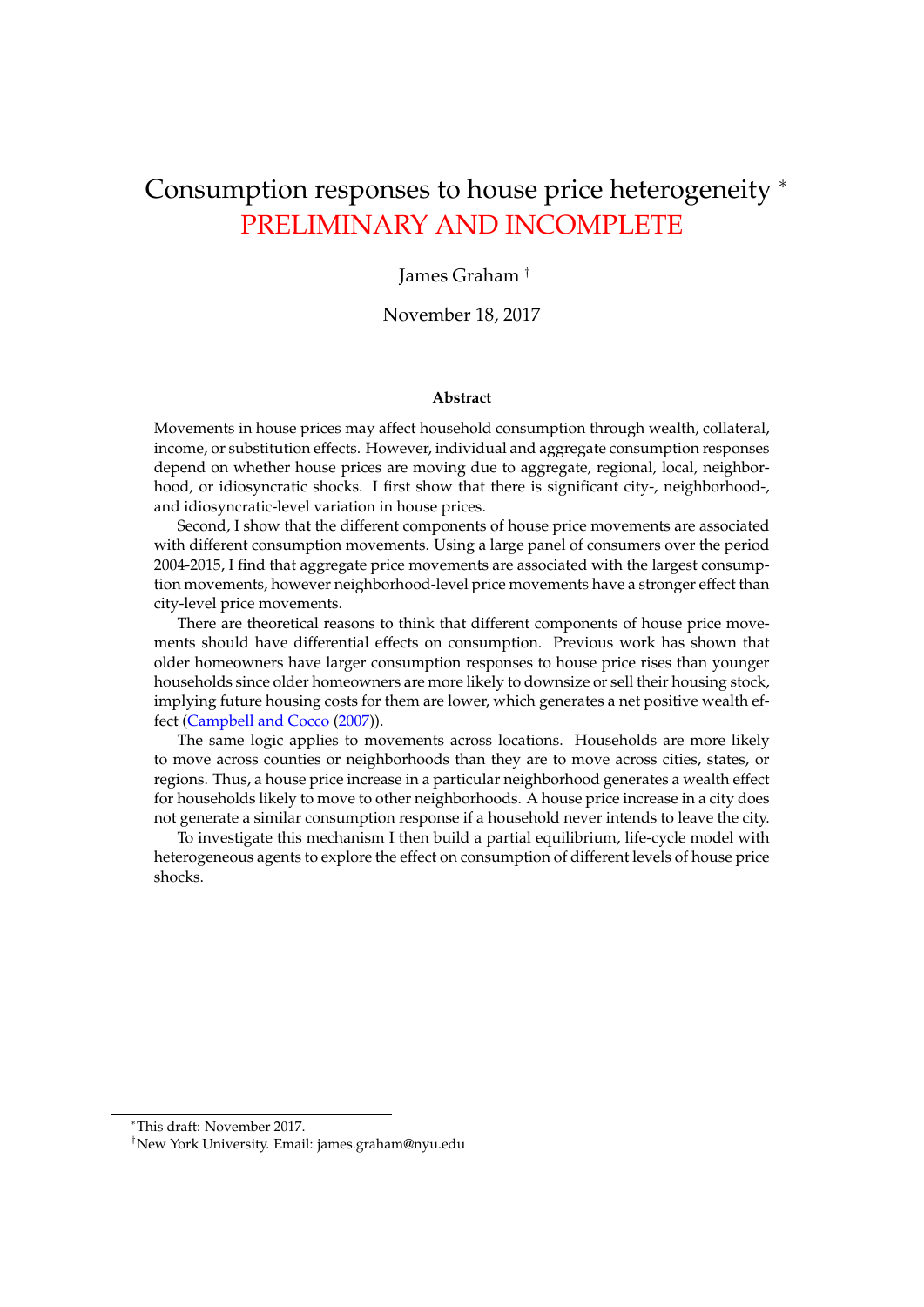# **1 Introduction**

House price cycles have long been known to have significant effects on macroeconomic dynamics. One important tranmission mechanism from house prices to the macroeconomy is through consumption. Household consumption may respond strongly to house price movements via, for example, substitution, household wealth, or collateral effects. Previous work has shown substantial evidence of house price effects on household consupmtion (see [Campbell](#page-32-0) [and Cocco](#page-32-0) [\(2007\)](#page-32-0), [Mian et al.](#page-33-0) [\(2013\)](#page-33-0), [Kaplan et al.](#page-33-1) [\(2016b\)](#page-33-1), and [Aladangady](#page-32-1) [\(2017\)](#page-32-1)). However, the literature is mixed on whether the effect of house prices comes through collateral or wealth effects (see [Berger et al.](#page-32-2) [\(2015\)](#page-32-2) for a discussion).

It is important to recognize that the effect of house price movements on consumption depends on the characteristics of the households facing these movements. [Buiter](#page-32-3) [\(2008\)](#page-32-3) argues that the effect of house prices is heterogeneous across the economy. For example, young households face a long life-time of housing costs ahead of them. Any increase in prices that indicates an increase in future housing costs reflects a decrease in presented discounted wealth for these households. On the other hand, older households have a low present discounted value of future housing costs since they have a short horizon. Additionally, for life-cycle reasons, these households may want to downsize their housing stock. Thus, house price increases appear to increase the presented discounted wealth of older households, leading to higher consumption response to house price movements.

Another issue in identifying the effect of house price movements on consumption is that there is not one single house price in the economy. Rather, recent work has shown that there is significant heterogeneity in house price movements across the US [\(Ferreira and Gyourko](#page-32-4) [\(2011\)](#page-32-4), [Landvoigt et al.](#page-33-2) [\(2015\)](#page-33-2), and [Giacoletti](#page-32-5) [\(2016\)](#page-32-5)). More broadly, the study of the sources and effects of idiosyncratic risk facing households is becoming more common in macroeconomics (see [Heathcote et al.](#page-32-6) [\(2009\)](#page-32-6) for an overview), yet so far little attention has been paid to heterogeneous house price movements as source of idiosyncratic risk.

How might house price heterogeneity be important for consumption responses to house price movements? I propose that house price movements matter to the extent that households are likely to experience house prices uncorrelated to the prices they currently face. Suppose a homeowner currently living in San Francisco, facing the high, and rising, house prices in that market, expects to move to Detroit in the near future. As long as San Francisco prices continue to diverge from prices in Detroit, the household enjoys an increase in life-time wealth.

Consider Figure [1.](#page-2-0) It shows that conditional on moving, households are more than twice as likely to move within their own county than to move across counties or states. Given the argument above, this suggests that all else equal, households should be more responsive to within-county house price movements than to across-county house price movements. In this paper, I investigate this propsition both empirically and within a structural model.

In this paper, I investgiate the effect of movements in different components of house prices on consumption. To do this, I first make use of a new data set on individual house transactions from across the US, made available by Zillow Research. The data I use includes 13 million individual housing transactions between 1994 and 2016. Using this data I can decompose house price movements into city (CBSA), neighborhood (zip-code), and idiosyncratic components. I show that all three components contribute to house price movements. City-level effects tend to dominate the volatility of house prices, although the idiosyncratic component plays a large role, and the volatility of neighborhood-level prices increased sharply during the housing bust. Since the idiosyncratic and neighborhood components of house prices are non-neglible, this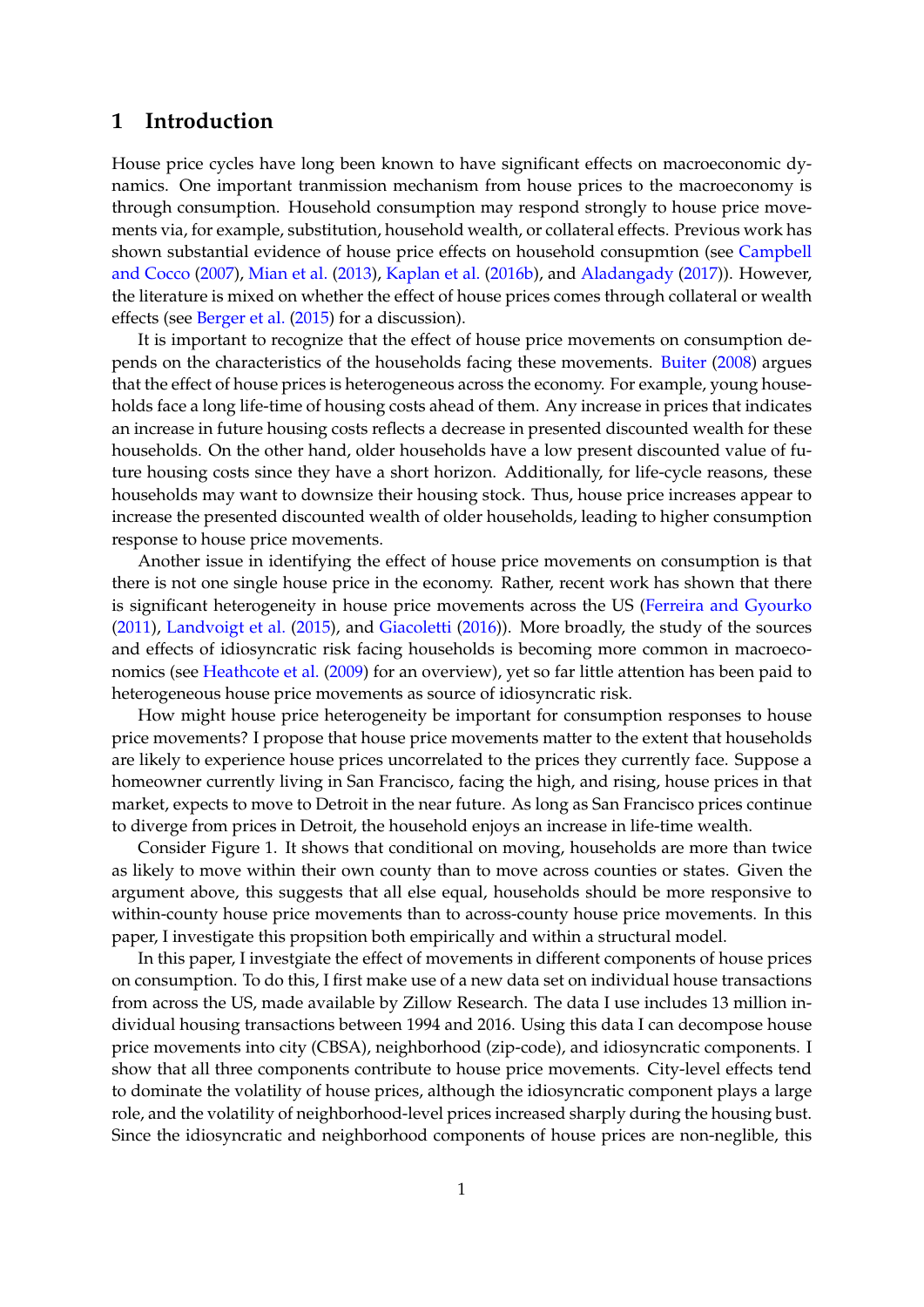<span id="page-2-0"></span>

### Figure 1: Household migration within the US

Each figure shows the proportion of households that moved house in the past year. Households may move within county, within state but across counties, across states, or move to the USA from another country. Migration information is provided at the person-evel, hence Figure 1 uses CPS-provided person-level weights. Homeowership status is provided at the household-level, so Figures 2 and 3 use CPS-provided household-level weights. Source: IPUMS-CPS.

opens the door to signifcant consumption responses to house price movements.

Unfortunately, I cannot match individual house sales in the Zillow data to household level consumption. This means that it is not possible to directly test the effect of idiosyncratic house price risk on consumption. Instead, I match the neighborhood and city components of house price movements to households by zipcode. To do this, I use the Kilts Consumer Panel data, which surveys 40,000 to 60,000 households between 2004 and 2015. I match households to corresponding national, zip-code, and CBSA house price components. In the results I have developed so far, I find that consumption is most strongly associated with the aggregate comoponent of house prices, however consumption is also significantly associated with the neighborhood level component of house prices. In contrast, the city-level component of house prices is only weakly associated with consumption, and the effect is weaker than for the neighborhood level component.

These findings are consistent with the view that households respond more strongly to the component of house prices that affects their future wealth. Since households are less likely to move across cities than they are to move witin cities, the within-city component of house prices is more relevant for household wealth and consumption than the city-wide component of house prices.

In order to explore this intuition further, I build a strucutral life-cycle model in which agents face realistic housing decisions. In particular, households can own or rent; they can choose their housing size; they can take out long-term mortgages against the value of their house; they can refinance their mortgage; and they face both city-level and neighborhood level house price risk. This part of the paper is also a work in progress, but so far I have found that the average elasticity of consumption with respect to unexpected, permanent, city-level house price shocks is around 0.2. However, there is also sigificant heterogeneity across the household's state-space (e.g. age, loan-to-housing value ratio).

This paper represents a first draft of this work, and as such there are many more improve-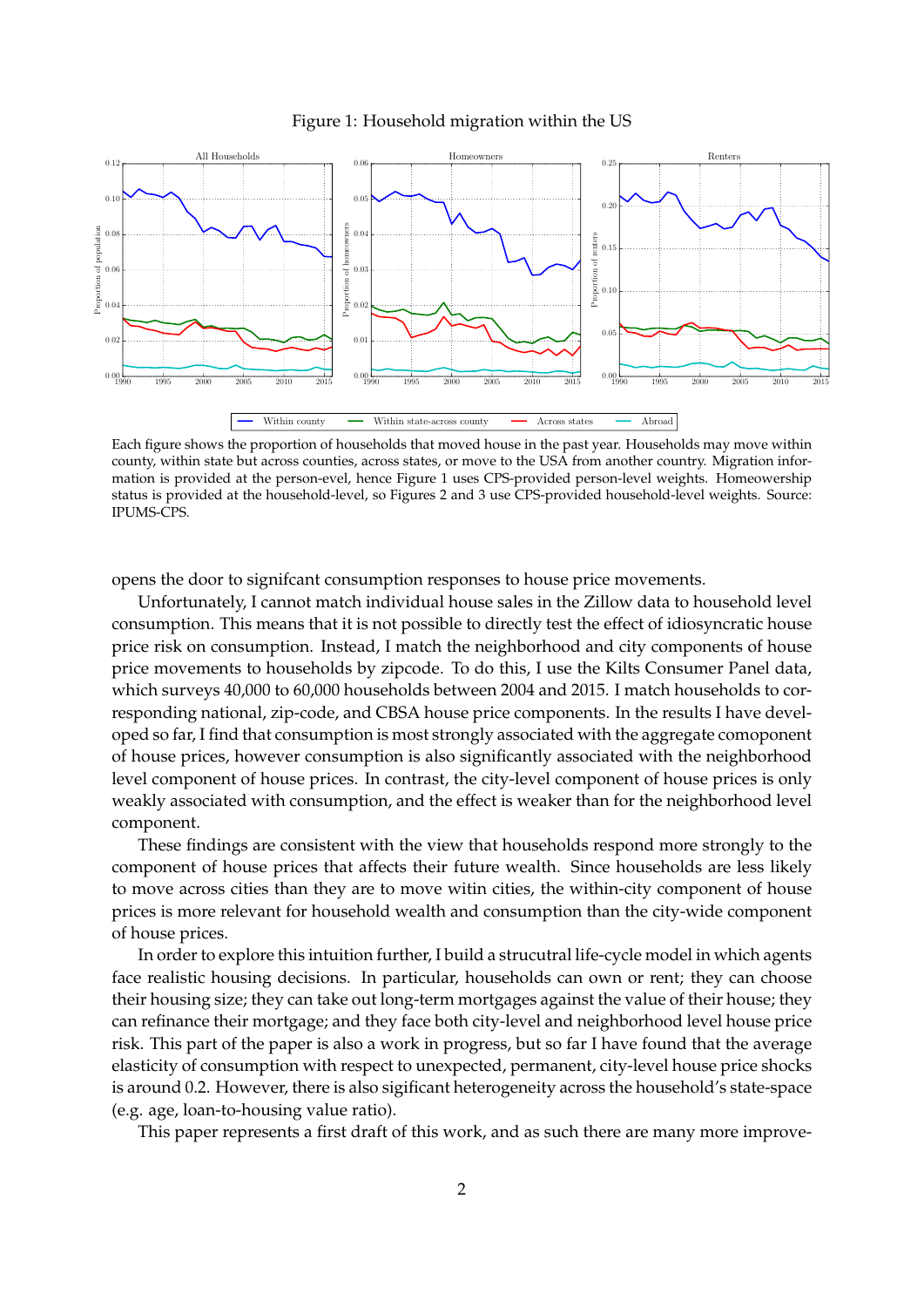ments to both the empirical work and the model to be made. A non-exhaustive list of 'to-dos' can be found in Section [6.](#page-24-0)

# **2 Related literature**

House price movements and their effect on household wealth are not entirely an aggregate story. [Landvoigt et al.](#page-33-2) [\(2015\)](#page-33-2) show that there is significant heterogeneity in house price movements during the recent boom and bust in the San Diego metropolitan area, with idiosyncratic returns volatility of between 8% and 14%. [Giacoletti](#page-32-5) [\(2016\)](#page-32-5) shows that for metropolitan areas in California, idiosyncratic house price risk explains between 20% and 60% of housing capital gains for long and short holding periods, respectively.

House prices are not entirely idiosyncratic, either. [Ferreira and Gyourko](#page-32-4) [\(2011\)](#page-32-4) study regional heterogeneity in the timing of house price booms. They find that MSAs and neighborhoods experienced different house price paths since the 1990s, with structural breaks beginning as early as 1997 (e.g. San Francisco) and as late as 2006. They also find one of the only economically and statistically significant explanatory variables for the beginning of these booms is local income growth. This can account for up to half of the initial jump in house prices, with the remainder unexplained.

Cross-sectional variation in house price movements has been used to identify the effect of house prices on consumption. [Mian et al.](#page-33-0) [\(2013\)](#page-33-0) study how shocks to household wealth via house price movements pass through to consumption. They make use of the [Saiz](#page-33-3) [\(2010\)](#page-33-3) instrument for supply elasticity. This helps deal with potential endogeneity between regional house price movements and consumption. [Mian et al.](#page-33-0) [\(2013\)](#page-33-0) show that similar sized shocks affect households in different parts of the wealth distribution differently. The consumption of low wealth households responds more strongly to the wealth shock than high wealth households, suggesting that the size of initial wealth holdings helps households to insure against such shocks.

In earlier work, [Campbell and Cocco](#page-32-0) [\(2007\)](#page-32-0) constructed a psuedo panel of households in the UK to investigate the effect of house prices on consumption. They show that both regional and national level house prices may affect consumption, although national house prices have a stronger effect.

Several hetereogeneous agent models have now been developed with the effect of house prices on consumption in mind. [Gorea and Midrigan](#page-32-7) [\(2017\)](#page-32-7) build a partial equilibrium lifecycle model with housing choice and long-term mortgages. They find that among homeowners that value liquidity, not all of them are borrowing constrained, and thus not all of them would increase consumption in response to a liquidity injection. Many households value additional liquidity for precautionary reasons: households who are close to paying the cost of extracting housing equity value additional cash on hand to the extent that they can avoid paying this extraction cost. These households have a large option value of waiting to extract equity. Thus, to the extent that fluctuations in house prices represent an unexpected increase in available liquidity, it is not immediately clear that households will necessarily extract and consume immediately. Rather, they may extract in order to hold a precautionary liquid buffer. [Chen](#page-32-8) [et al.](#page-32-8) [\(2013\)](#page-32-8) present a similar model in this vein, exploring the effect of house price movements on borrowing via home equity extraction.

[Favilukis et al.](#page-32-9) [\(2017\)](#page-32-9) build a fully general equilibrium model and observe that when there is an aggregate house price, and house prices co-vary with business cycle shocks, these shocks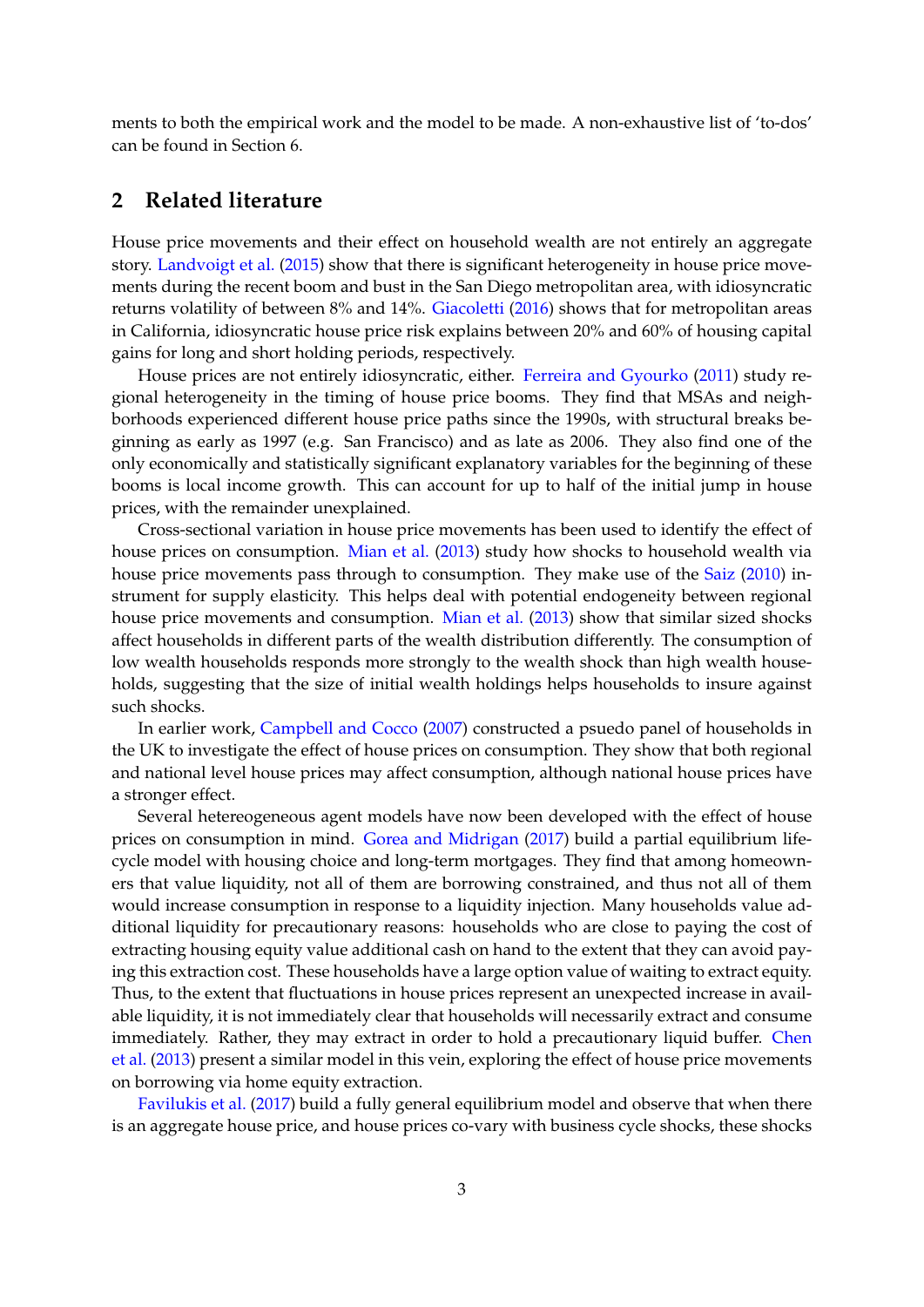make liquidity out of housing pro-cyclical, which generates counter-cyclical insurance opportunities, which generates a risk premium on housing wealth. Changes in this risk premium account for movements in equilibrium house prices. [Kaplan et al.](#page-33-4) [\(2017\)](#page-33-4) also build a general equilibrium model, in order to investigate the role of house prices in the most recent housing cycle. They find that shocks that generate the house price boom lead to large effects on consumption.

[Beraja et al.](#page-32-10) [\(2017\)](#page-32-10) build a model to explore the effect of regional house price cycles on the macroeconomy. They find that the distribution of housing equity across the economy, which is dispersed due to imperfectly correlated house price cycles, can generate large consumpton responses to other shocks.

Finally, [Berger et al.](#page-32-2) [\(2015\)](#page-32-2) investigate the theoretical effect of house prices on consumption in a partial equilibrium, incomplete markets model. For a plausibly calibrated model, they find that the effect of house prices on consumption is almost entirely due to wealth effects. However, the aggregate effects then depend on the underlying distributions of income, housing, mortgages, and so on.

# **3 Data**

In this section I describe the house price and consumption data used in the empirical analysis. The house price data are taken from a newly available data set provided by Zillow Research. The consumption data are taken from the Kilts Consumer Panel Data. I use the house price data to investigate house price hetereogeneity, and the combine this with the consumption data in order to explore the effects of house prices on consumption.

## **3.1 House prices**

To explore different components of house price movements, I make use of detailed micro data on individual house transactions. The data is the Zillow Transaction and Assessment Dataset (ZTRAX), made available by Zillow Research. ZTRAX contains more than 370 million public records containing information on deed transfers, mortgages, foreclosures, auctions, property characteristics, geographic information, and assessor valuations for residential and commercial properties. The data covers over 2750 US counties, and is available for up to twenty years for many of these counties.

I restrict the data to housing transactions (i.e. not mortgages or refinancing transactions) that are arm's-length and non-foreclosed sales, for properties that are non-commercial, single family residences. This restricts focus to household transactions.

After cleaning and filtering, there are 83 million transaction-level observations. Three states – Rhode Island, Tennessee, and Vermont – have various missing data in the ZTRAX database, and so are not included here. Although all states report the deeds records that the ZTRAX database is constructed from, several states either prohibit or do not require the disclosure of transactions prices.<sup>[1](#page-4-0)</sup> For those states, a very large proportion of transactions report prices as zero. Table [4](#page-27-0) reports the number of observations per state as well as the proportion of observations with non-zero prices. In the remainder of the analysis I drop the following states entirely due to missing price data: Alaska, Idaho, Indiana, Kansas, Maine, Missouri, New Mexico, Utah, and Wyoming.

<span id="page-4-0"></span><sup>1</sup> See <http://www.zillowgroup.com/news/chronicles-of-data-collection-ii-non-disclosure-states/> for more details.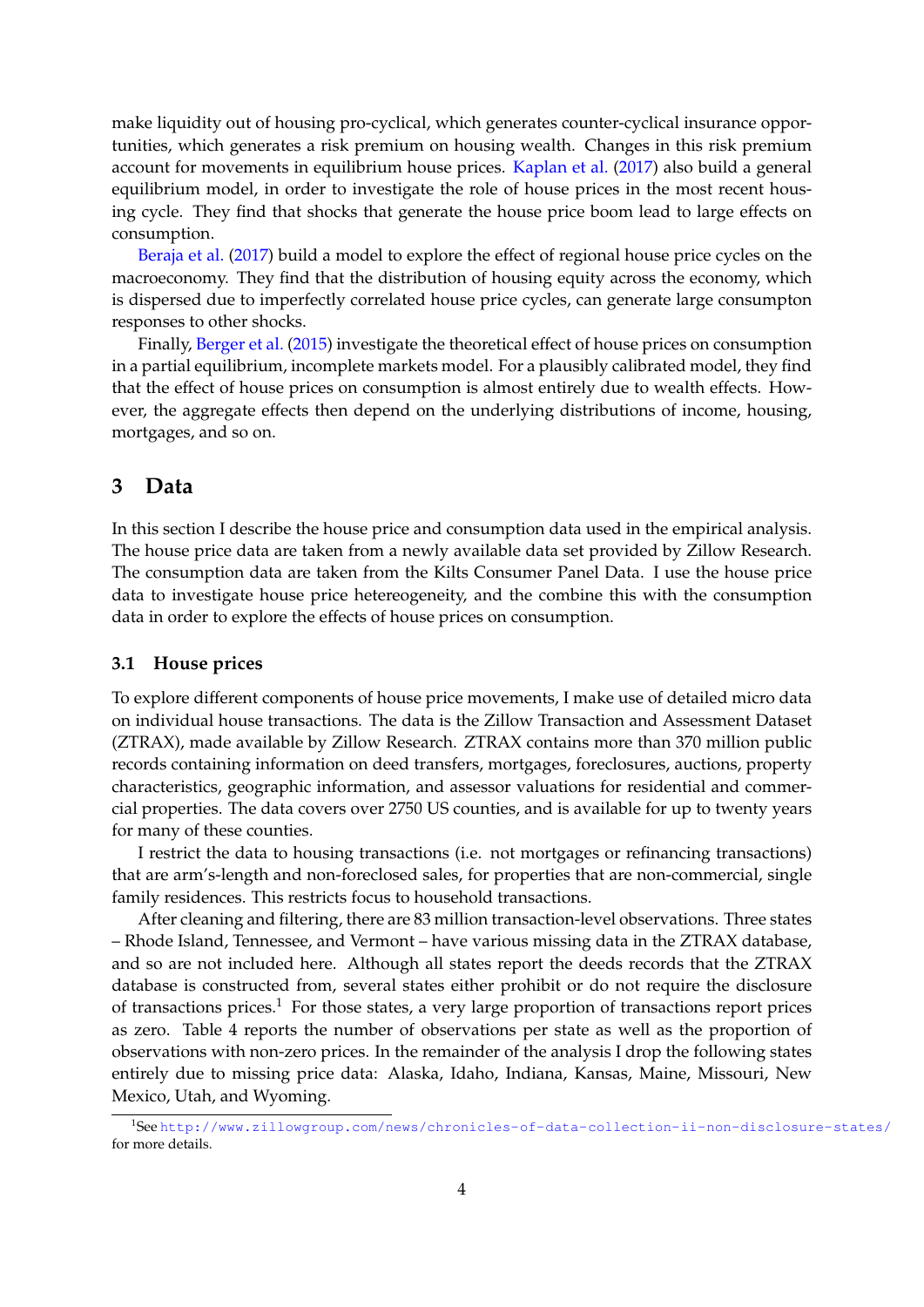In Appendix [B,](#page-26-0) Figures [8](#page-28-0) and [9](#page-29-0) compare, for each state, the log-median sale price (for non-zero price transactions) in ZTRAX to the log of the all transactions house price index from FRED. The states with many non-zero prices display a very poor match between the two series. For states with a lot of available data, the median ZTRAX price is very close to the all-transactions index. The following states provide a good fit to the FRED data: Arizona, California, Colorado, Connecticut, Washington DC, Delaware, Florida, Georgia, Hawaii, Iowa, Illinois, Kentucky, Massachusetts, Maryland, Minnesota, North Carolina, New Hampshire, New Jersey, Nevada, New York, Oregon, Pennsylvania, South Carolina, Virginia, Washington, Wisconsin. I focus on these states in the data analysis.

## **3.2 Consumption panel data**

In order to investigate the effect of house price movements on consumption, I make use of Neilsen Consumer Panel data. The data comprise a panel of between 40,000 and 60,000 households, covering the years 2004 to 2015. Households report, via an in-home scanning device, the details of all purchases made during the survey period. Panelists in the sample are geographically dispersed throughout the country, and the survey is designed to be demographically balance. In particular, surveyed households are balanced across: age of household head(s); education of household head(s); occupation of household head(s); household income; household size; presence of children; race; whether Hispanic.

House prices are likely to differentially affect the consumption of homeowners and nonhomeowners. Unfortunately, however, the panel data do not provide information on home ownership-status. [Stroebel and Vavra](#page-33-5) [\(2014\)](#page-33-5) explore the relationship between house prices and shopping behavior using the Consumer Panel Data, and they infer ownership from households' reported 'type of residence'. This variable reports whether a household lives in a one-, two-, or three-family house, and also whether the house is a condo or co-op. Homeowners are assumed to be those living in single-family, non-condo/co-op homes. Other households are assumed to be renters. The weighted-proportion of households living in single-family homes ranges from 0.71 to 0.74. From 2004 to 2015, the homeownership rate for the US as a whole fell from 69% to 63.7%.<sup>[2](#page-5-0)</sup>

Households in the panel report purchases from every shopping trip conducted during their time in the survey. I aggregate each household's total consumption for the year. I drop an observation for a household in a given year if the household did not make one or more purchases in at least 10 months of that year. Although households are required to report every purchase that they make on all shopping trips, households may purchase goods that are not coded by Neilsen, and which do not make it into their reported expenditures for the year. The Kilts Center reports that the consumption goods featured in the Consumer Panel Data account for approximately 30 percent of all household consumption categories [\(for Marketing](#page-32-11) [\(2016\)](#page-32-11)).

Usefully, geographic information for state, county, and zip-code are reported for each household. Using this information, I can match each household in the panel to the zip- and CBSA-level house price components. I drop households that cannot be matched to a CBSA.<sup>[3](#page-5-1)</sup> In Appendix [C,](#page-30-0) Table **[??](#page-30-1)** reports the total number of households in the panel prior to and after filtering on total consumption and geographic area.

<span id="page-5-1"></span><span id="page-5-0"></span><sup>&</sup>lt;sup>2</sup>Homeownership rate for the United States ('USHOWN'), from FRED.

<sup>&</sup>lt;sup>3</sup>CBSAs cover both of the older Metropolitan Statiscal Area and Micropolitan Statisical Area designitions. Households that cannot be matched to one of these areas likely live in regions in which there is little, if any, house price information in the ZTRAX database.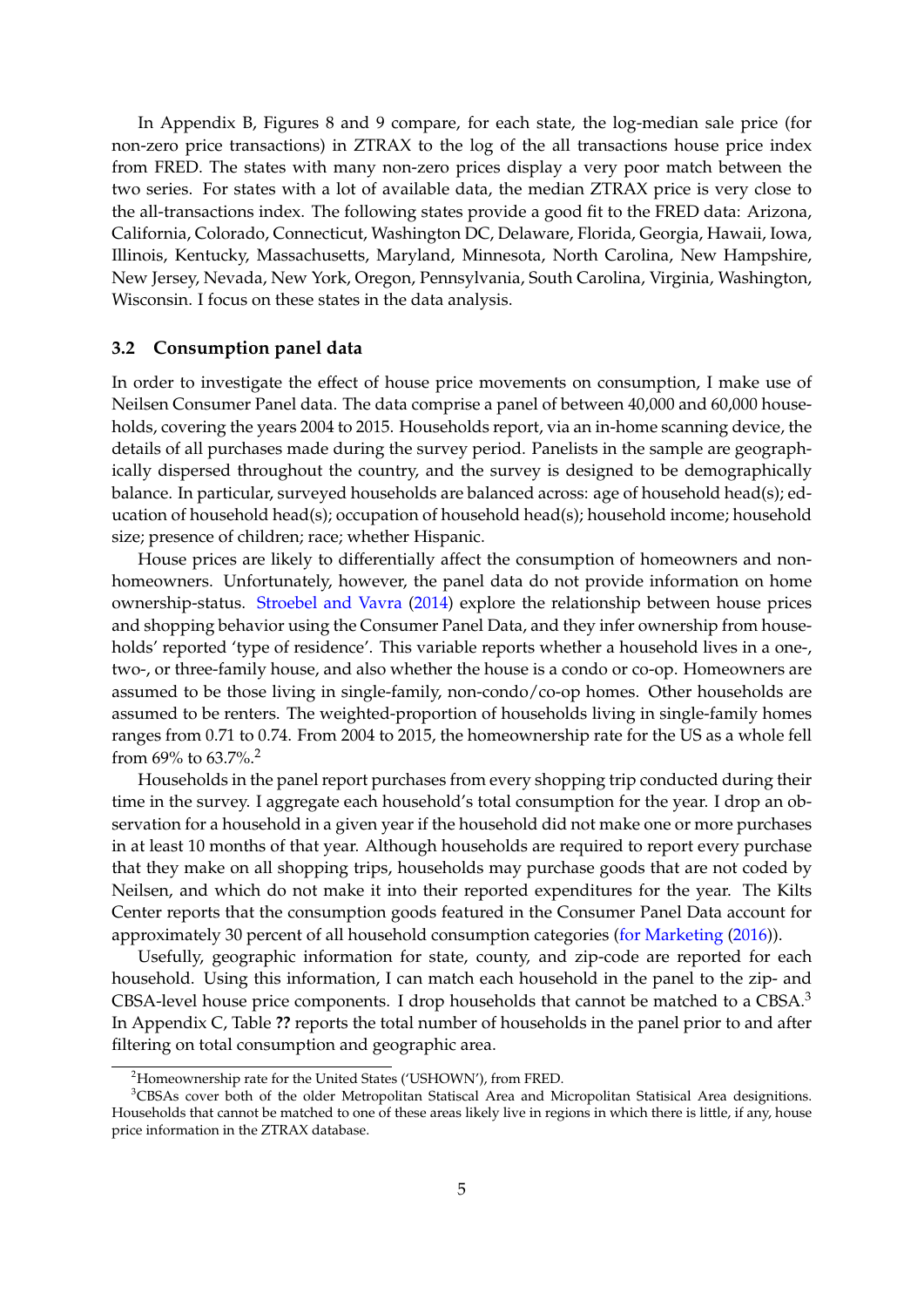# <span id="page-6-0"></span>**4 House price heterogeneity**

Different components of house prices may have different effects on consumption. In order to assess this, we first need to understand the relative magnitude of volatility associated with each component. For example, idiosyncratic or neighborhood level house price movements may have very large effect on consumption, however they may make up a small proportion of the total variance in house prices.

Several recent papers have considered the size of idiosyncratic house price movements. For example, [Landvoigt et al.](#page-33-2) [\(2015\)](#page-33-2) investigate house price movements in San Diego between 1997 and 2008. They estimate that the standard deviation of idiosyncratic price movements is around 8% at the beginning of the housing boom, and up to 14% in the housing bust. [Giacoletti](#page-32-5) [\(2016\)](#page-32-5) studies house prices in in Los Angeles, San Francisco, and San Diego from 2000 to 2012, and finds that idiosyncratic risk varies from 7 to 15% over this period. In both papers, the authors suppose that the initial price of a house prior to a sale is a proxy for the initial quality of the house. This quality may be associated with unobserved features of the house, or possibly local amenities. However, beyond controlling for initial quality, these papers do not consider how house price risk might be distributed across individual houses, neighborhoods, and cities. For example, [Giacoletti](#page-32-5) [\(2016\)](#page-32-5) shows that there are differences in idiosyncratic risk across the three cities studied, but does not consider how that risk might be related across them.

Consider a simple model of house price movements that attempts to identify the various components of house price movements. House price variation is attributed to aggregate movements in house prices, observable characteristics of the individual houses, as well as CBSA, zip-code, and idiosyncratic price components. Denote the log-price of a house *i* sold at time *t* in zip-code *z* in CBSA *m* as *pm,z,i,t*. Then a simple model of these components is:

$$
p_{m,z,i,t} = \beta_t X_{i,t} + u_t + v_{m,t} + w_{m,z,t} + \varepsilon_{m,z,i,t},
$$

where *Xi,t* are observable characteristics of an individual house, *u<sup>t</sup>* is an aggregate price component,  $v_{m,t}$  is a CBSA price component,  $w_{m,z,t}$  is a zip-code level component, and  $\varepsilon_{m,z,i,t}$  is an idiosyncratic component. The notation should make clear that individual houses belong to a particular zip-code, and zip-codes belong to a particular CBSA.

The observable house characteristics can be interpreted as components of a hedonic pricing model, but are more important for our purpoes to account for the composition effect of different houses being sold at different times and in different locations. This allows us to interpret the variance of house prices of otherwise similar houses. Of course, location is itself a characteristic of the house, but this is captured in the CBSA and zip-code price components, *vm,t* and *wm,z,t* respectively.

This model structure is reffered to formally in the econometrics literature as a nested error components regression model (see [Baltagi et al.](#page-32-12) [\(2001\)](#page-32-12)), or a multi-dimensional random effects model (see [Balazsi et al.](#page-32-13) [\(2016\)](#page-32-13)). Recently, [Kaplan et al.](#page-33-6) [\(2016a\)](#page-33-6) used this model form to study price dispersion across goods within and between stores. As noted there, in very large panel data settings, estimating these econometric models with maximum likelihood or panel data techniques may not be feasible. Instead, they propose a multi-stage GMM approach, which I follow here.

First, note that since we are not interested in conducting inference on the coefficients *β<sup>t</sup>* and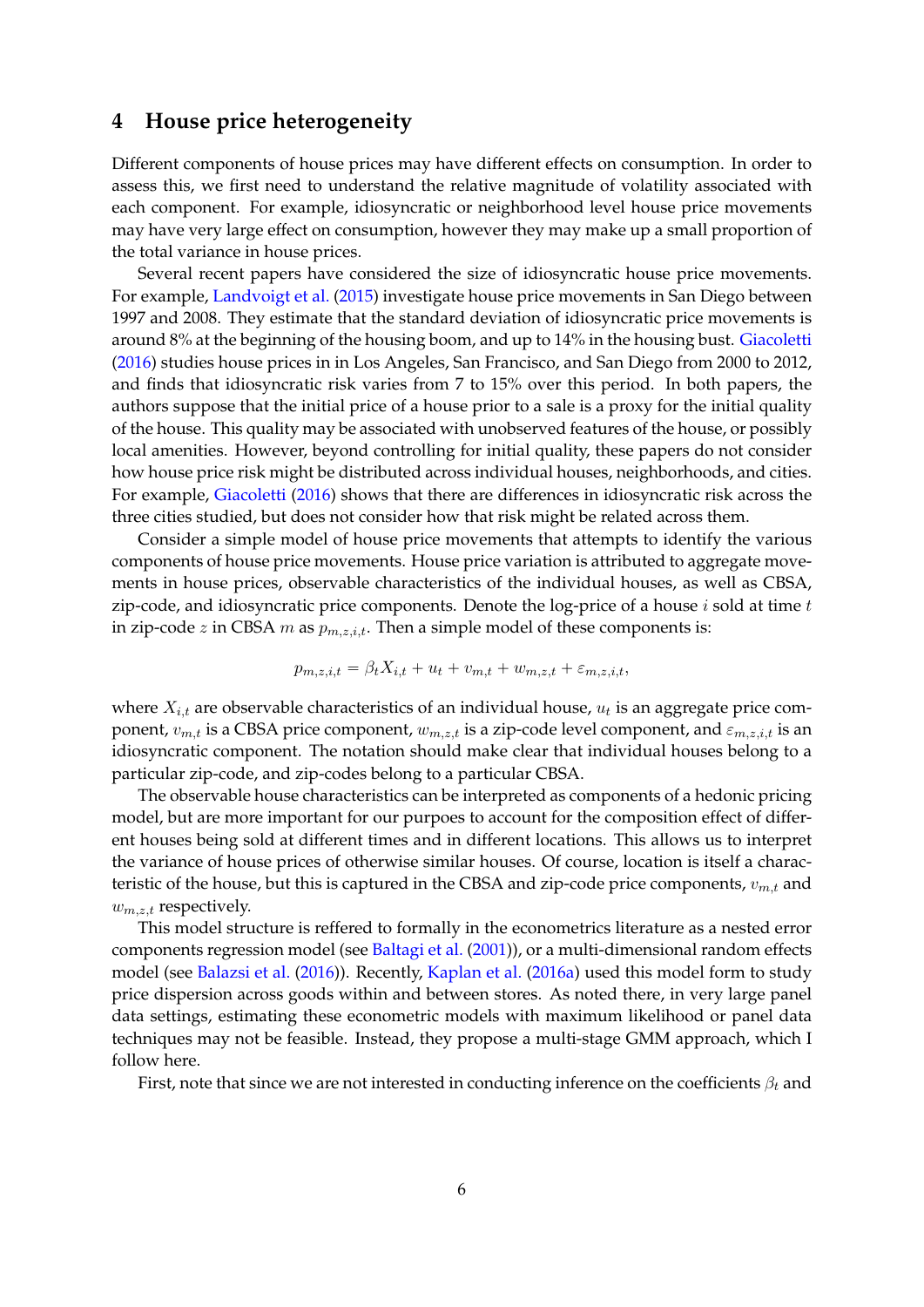$\mu_t$ , these can be estimated consistently via OLS. $^4$  $^4$  Define the residual error component as

$$
\hat{p}_{m,z,i,t} = p_{m,z,i,t} - \beta_t X_{i,t} - u_t
$$

The CBSA component is then estimated as the within-CBSA mean of the residual error:

$$
v_{m,t} = \frac{1}{n_{m,t}} \sum_{z \in m} \sum_{i \in z} \hat{p}_{m,z,i,t}
$$

where  $n_{m,t}$  is the number of house sales observed in MSA  $m$  at time  $t$ . Now define the after-CBSA component residual as:

$$
\hat{\hat{p}}_{m,z,i,t} = \hat{p}_{m,z,i,t} - v_{m,t}
$$

. Then the zip-code component is estimated as the within-zip-code mean of this residual:

$$
w_{z,m,t} = \frac{1}{n_{z,t}} \sum_{i \in z} \hat{p}_{m,z,i,t}
$$

where  $n_{z,t}$  is the number of house sales observed in zipcode  $z$  at time  $t$ . Finally, the idiosyncratic component defined as the residual:

$$
\varepsilon_{m,z,i,t} = \hat{\hat{p}}_{m,z,i,t} - w_{z,m,t}
$$

Consider first a variance decomposition of the components over time. The cross-sectional means of  $v_{m,t}$ ,  $w_{m,z,t}$ , and  $\varepsilon_{m,z,i,t}$  in any year *t* are zero. The variance of the idiosyncratic component is straightforward. For the CBSA and zip-code components I compute observationsweighted variances. This gives more influence to CBSA and zip-code components with high numbers of sales. The variance decomposition is presented in Figure [2.](#page-8-0) The CBSA variance dominates the other two components, with idiosyncratic variance dominating the zip-code level variance. However, there is some time variation in the components. In particular, the MSA component falls significantly between 2007 and 2009, and the zip-code component variance doubles between 2006 and 2009, and remains elevated thereafter.

Observe that there is significantly more time-variation in the CBSA component variance than the other components. This reflects large movements in particular regions of the US in recent years. For example, Figure [3](#page-8-1) shows the CBSA components for all CBSAs with complete data from 2000 to 2016. CBSAs in regions that experienced significant booms during the housing cycle, such as San Francisco and San Diego, have been persistently higher than other CBSAs. Whereas CBSAs in other parts of the country, such as Michigan, have persistently declined relative to other CBSAs.

Figures [4a,](#page-10-0) [4b,](#page-10-0) and [4c](#page-10-0) show the cross-sectional autocorrelation functions of each of the price components. That is, I compute the autocovariance matrix in the cross-section for each price component, and then construct the autocorrelation function from this autocovariance matrix.<sup>[5](#page-7-1)</sup> The order zero ACF of any process is equal to 1, so the year in which the ACF is 1 in all figures is the start year. Reading left-to-right, we can see the autocorrelation between that start year, and every other year back to 2000. Note that while the ACF for the CBSA and zip-code components relies on the CBSA and zip-code components constructed in each year, the ACF

<span id="page-7-0"></span> ${}^{4}$ The standard errors of these estimates are biased, however.

<span id="page-7-1"></span><sup>5</sup> See Appendix [D](#page-30-2) for details.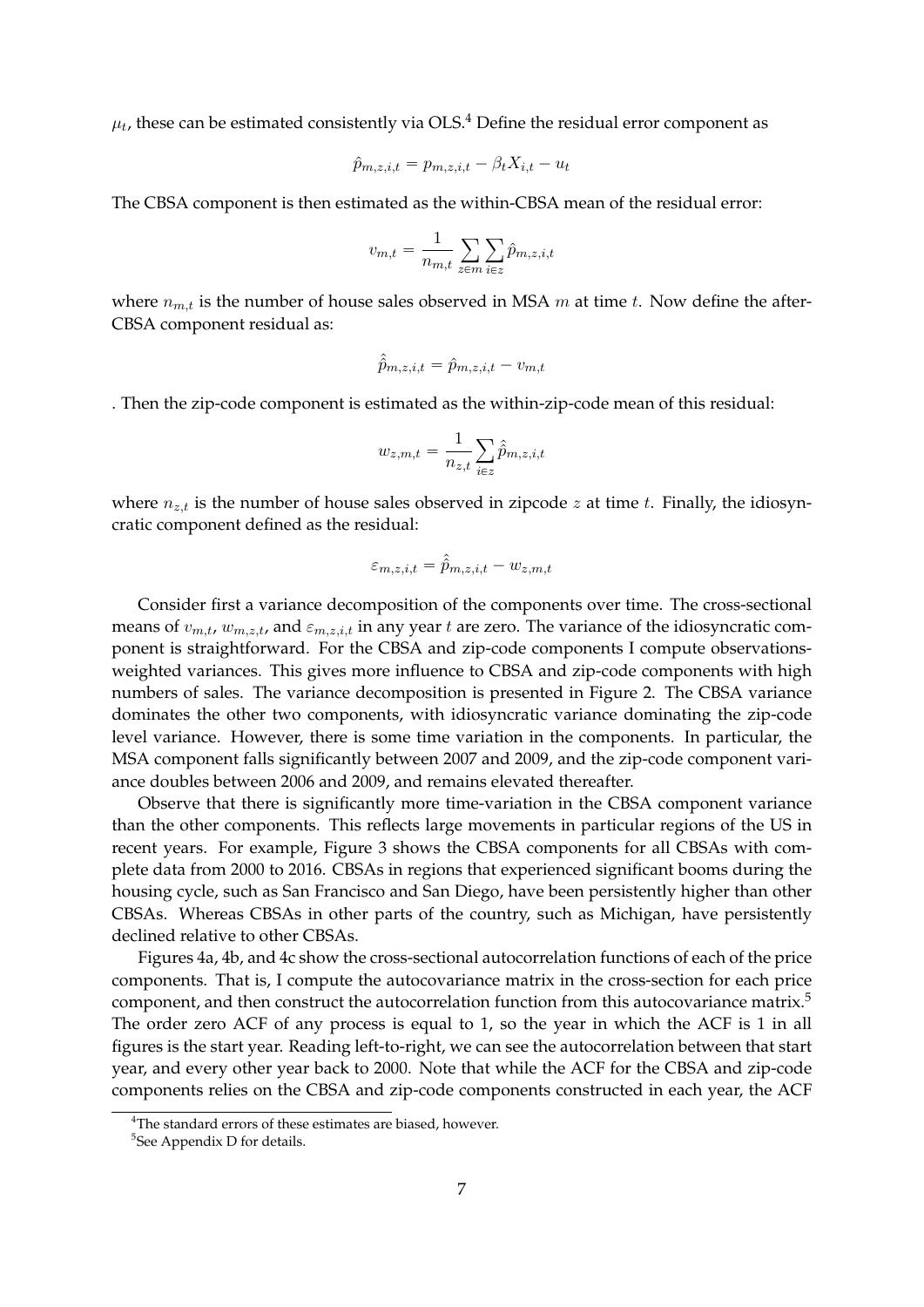<span id="page-8-0"></span>

Figure 2: House price variance decomposition

Data source: ZTRAX.

Figure 3: CBSA price components

<span id="page-8-1"></span>

CBSA component of house prices for 150 CBSAs with complete data from 2000 to 2016. Data source: ZTRAX.

for the idiosyncratic component relies on repeat-sales. Different houses sell in different years, so I rely on an unbalanced panel of repeat sales to construct the covariance matrix in this case. Figure [4a](#page-10-0) shows that the CBSA component is extremely persistent. The one-year autocor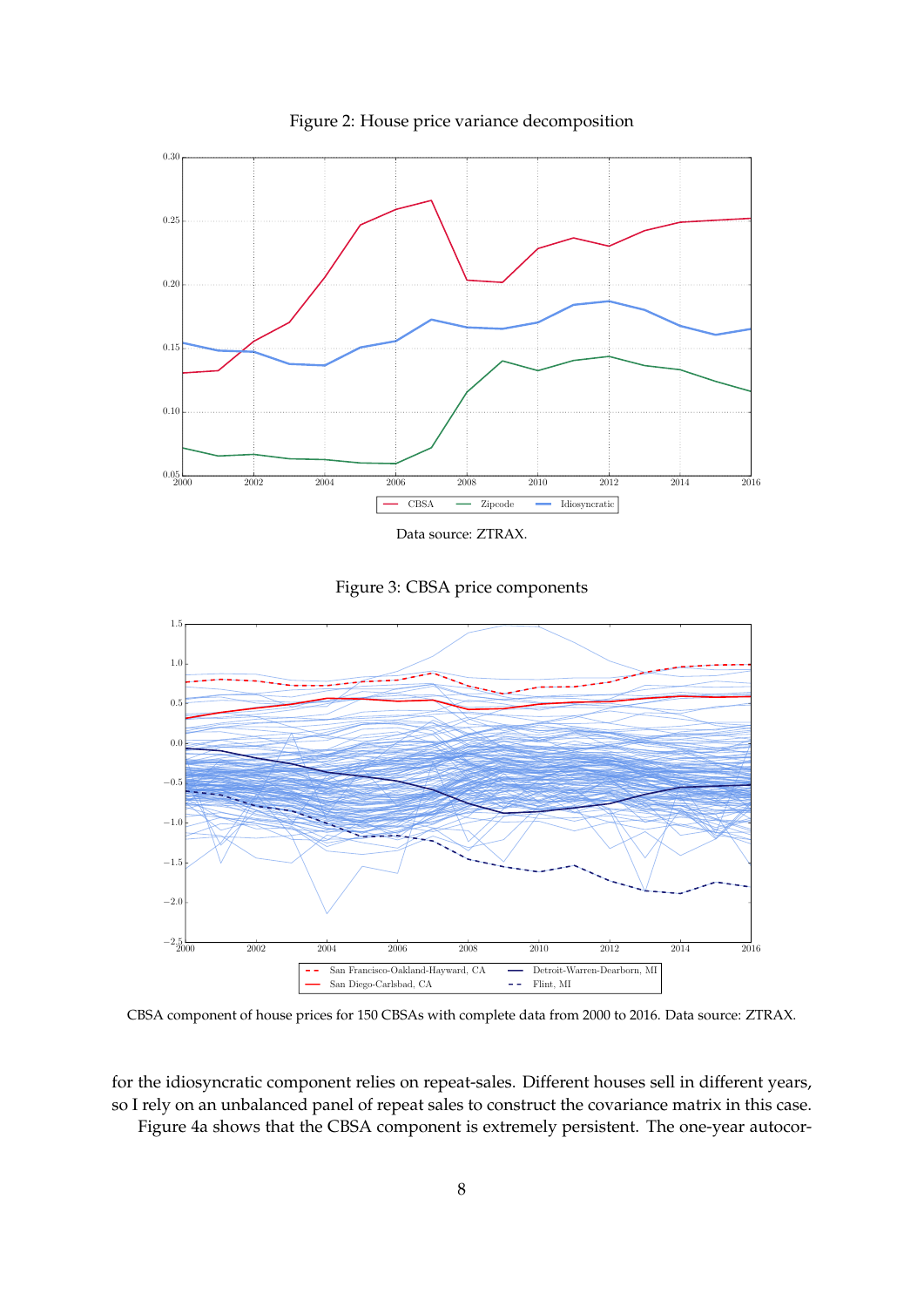relation in most years is above 0.99, while the three-year autocorrelation is often above 0.97. However, during the housing bust, the persistence of CBSA component fell dramatically. In 2008, the one- and three-year autocorrelations were just 0.93 and 0.86 respectively. This sudden change in persistence reflects a significant increase in the mean-reversion of the CBSA component during the housing bust. This helps explain the sudden fall in the variance of the CBSA component in 2008, as shown in Figure [2.](#page-8-0) The very high persistence of the CBSA component outside of the housing bust suggests it behaves like a random walk, which induces a large and volatile cross-sectional variance. However, the sudden drop in persistence during the housing bust induced a significant amount of mean reversion in CBSA level house prices, which dramatically decreased the variance of these prices.<sup>[6](#page-9-0)</sup>

Figure [4b](#page-10-0) suggests the zip-code component is highly persistent, but less so than the CBSA component. And Figure [4c](#page-10-0) shows that there is very little persistence in the idiosyncratic component of house prices prior to the housing bust. However, from 2009 onwards, the slower decline in the ACF over several years suggests the appearance of some persistent component in idiosyncratic house prices. [Giacoletti](#page-32-5) [\(2016\)](#page-32-5) estiamtes a statsitcal model for idiosyncratic house price movements from 2000 to 2012 with persistent and transitory components, but finds no evidence of a persistent component. This would be consistent with the ACF of the idiosyncratic component prior to 2010, but seems less reasonable from 2010 onwards.

## **4.1 Statistical model of house price movements**

#### **Incomplete!**

The next step in this research is to formally characterize and estimate a statistical process for each of the house price components. Given the previous findings, the statistical model ought to have the following properties. The CBSA component is clearly extremely persistent, perhaps even a random walk, but with periods of much lower persistence. [Landvoigt et al.](#page-33-2) [\(2015\)](#page-33-2) describe a model that allows for time-varying persistence, and find that the San Diego housing market faces periods of extremely high persistence, and other periods of mean reversion. This model can be written as:

$$
v_{m,t} = \alpha_m + y_{m,t}^p \tag{1}
$$

$$
y_{m,t}^p = \rho_t y_{m,t-1}^p + \varepsilon_{m,t} \tag{2}
$$

where  $\alpha_m$  is a CBSA-specific fixed effect,  $y_{m,t}^p$  is the persistent component,  $\rho_t$  is a time-varying persistence parameter, and  $\varepsilon_{m,t}\sim\mathcal{N}(0,\sigma_m^2)$  is a shock to the persistent component.

The zip-code level component is less persistent, but its ACF function also displays periods of higher and lower persistence. Additionally, there is a sudden increase in the variance of the zip-code component during the housing bust. A decrease in persistence at the same time as an increase in variance suggest the presence of time-varying transitory shocks rather than time-varying persistence parameters. Following the persistent-transitory component models estimated for labor income (e.g. [Blundell et al.](#page-32-14) [\(2008\)](#page-32-14)), I write the zip-code component model as:

$$
w_{m,z,t} = \alpha_z + y_{m,z,t}^p + \eta_{m,z,t} \tag{3}
$$

$$
y_{m,z,t}^p = \delta y_{m,z,t}^p + \varepsilon_{m,z,t} \tag{4}
$$

<span id="page-9-0"></span> $6N$ ote that this finding is somewhat in contrast to the results presented in [Landvoigt et al.](#page-33-2) [\(2015\)](#page-33-2), who find that for San Diego, the persistence of idiosyncratic risk increases significantly during the housing bust.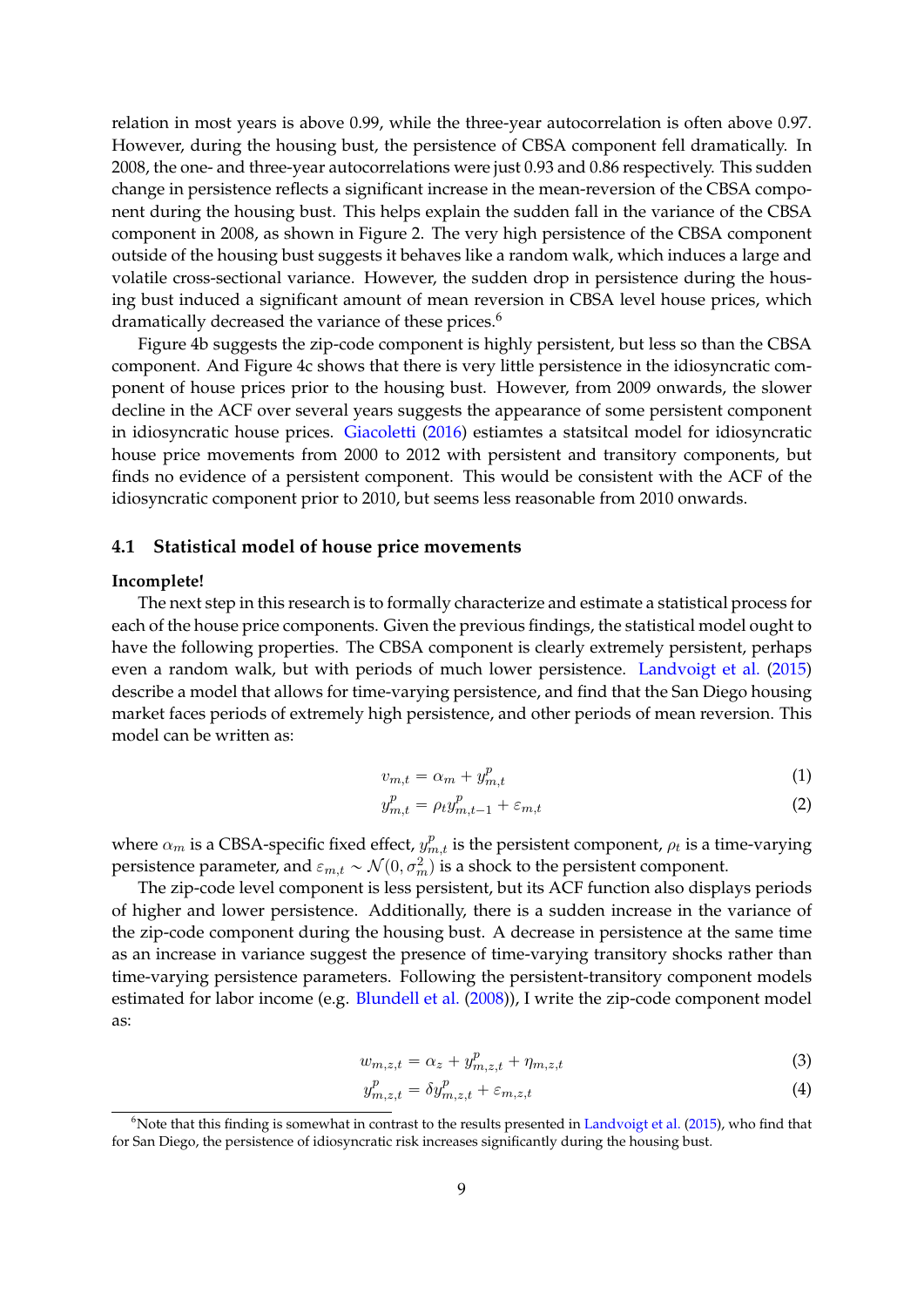<span id="page-10-0"></span>

CBSA component of house prices for 150 CBSAs with complete data from 2000 to 2016. Data source: ZTRAX.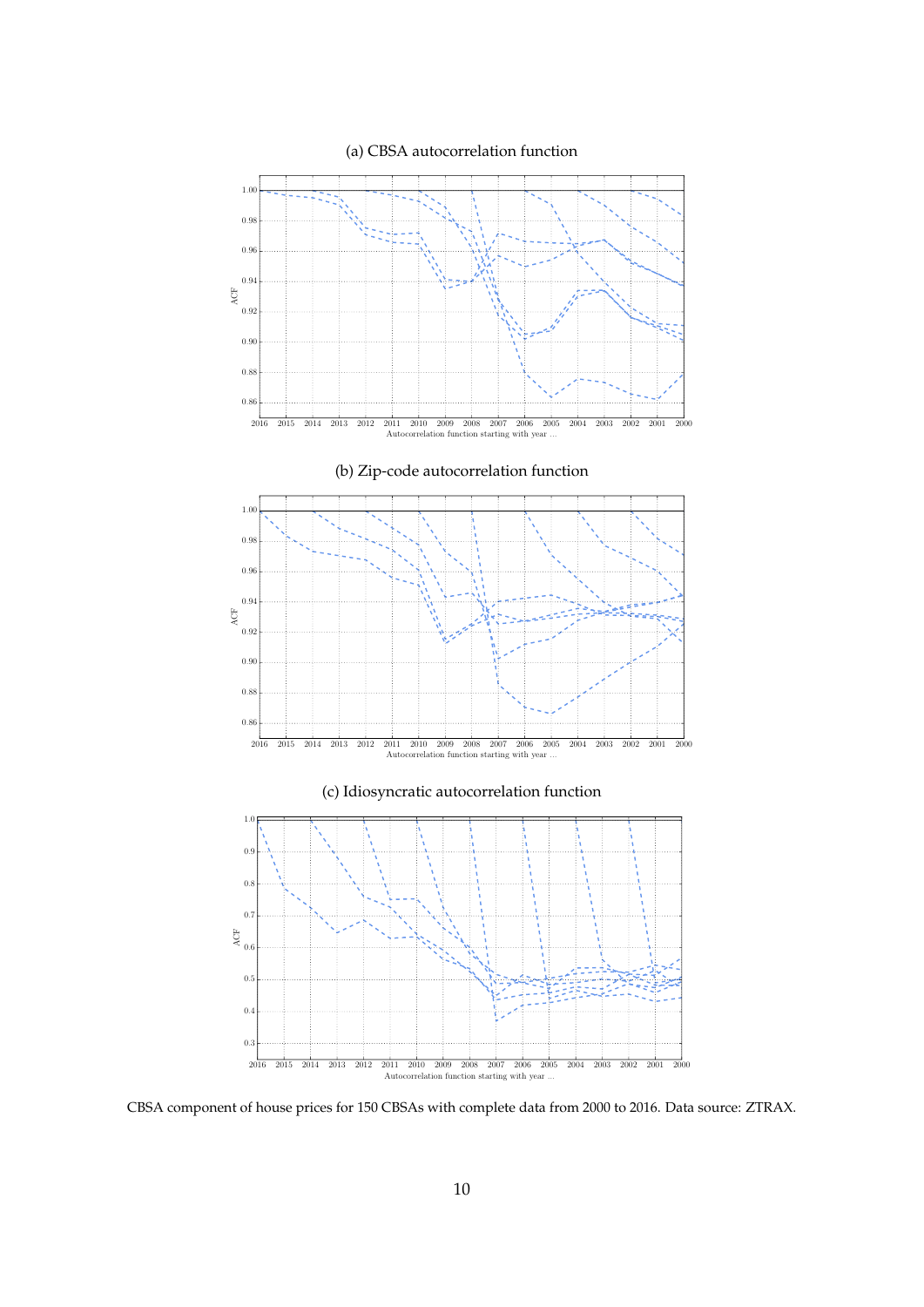where  $\alpha_z$  is a zip-code-specific fixed effect,  $y^p_{m,z,t}$  is the persistent component,  $\eta_{m,z,t} \sim \mathcal{N}(0,\sigma^2_{z,t})$ is a transitory shock with time-varying variance, *δ* is a persistence parameter for the persistent process, and  $\varepsilon_{m,z,t}\thicksim\mathcal{N}(0,\sigma_{\varepsilon,z}^2)$  is an IID shock to the persistent process.

Finally, the idiosyncratic component is largely not a persistent process, however the variance of the component suggests some time-variation in idiosyncratic housing risk. I write this process as

$$
\varepsilon_{m,z,i,t} = \alpha_i + \eta_{m,z,i,t} \tag{5}
$$

where  $\alpha_i$  is a house-specific fixed effect,  $\eta_{m,z,i,t} \sim \mathcal{N}(0, \sigma_{i,t}^2)$  is an IID shock, with time-varying variance. Note that the parameters for this process are easily identified using the idiosyncratic component of prices associated with repeat sales. In particular the covariance between the same house sold in two different periods is given by  $\sigma_{\alpha_i}^2$ , while the cross-sectional variance of *ε*<sub>*m,z,i,t*</sub> is  $σ_{\alpha_i}^2 + σ_{i,t}^2$ .

# **4.2 The effect of house price components on consumption**

Many previous studies investigate the effect of house prices on consumption (e.g. [Campbell](#page-32-0) [and Cocco](#page-32-0) [\(2007\)](#page-32-0), [Mian et al.](#page-33-0) [\(2013\)](#page-33-0), [Kaplan et al.](#page-33-1) [\(2016b\)](#page-33-1), [Aladangady](#page-32-1) [\(2017\)](#page-32-1)). Typically, studies make use of cross-sectional variation in house prices and consumption to identify the effect of house prices. The typical cross section for the US is zip-code, county, or CBSA/MSA level. Two identification problems are central to these studies. First, there may be reverse causation from consumption to house prices. This occurs if higher consumption in a location increases employment or income, which increases demand for housing and thus increases prices. Second, endogenous variables may affect both house prices and consumption. For example, a positive productivity shock to an MSA or region increases incomes which increase consumption, but the increase in incomes also increases house prices through demand.

The first identification problem does not affect regressions using household level panel data. Because households are small relative to the market in their location, we can assume that an increase in an individual household's consumption does not lead to an increase in house prices in that region. The second identification problem does affect regressions using panel data, however. So far I have not addressed this second problem with the findings presented here. A next step in the research is to provide an instrument for house price movements at the CBSA level. A typical approach is to make use of the [Saiz](#page-33-3) [\(2010\)](#page-33-3) housing supply elasticities for various MSAs. [Aladangady](#page-32-1) [\(2017\)](#page-32-1) is an example of this approach using household-level panel data from the Consumer Expenditures Survey. [Campbell and Cocco](#page-32-0) [\(2007\)](#page-32-0) construct a synthetic panel using repeated cross-sectional data, and instrument for house prices using changes in a proxy for unemployment, house price changes, and the second lag of changes in income.

I consider a model of the following form:

$$
\log c_{m,z,i,t} = \alpha_i + \beta x_{i,t} + \delta q_{m,t} + \gamma_a \log p_t + \gamma_m \log p_{m,t} + \gamma_z \log p_{z,t} + \varepsilon_{m,z,i,t} \tag{6}
$$

where *cm,z,i,t* is total consumption expenditure of a household *i* living in CBSA *m* and zip-code *z*, *α<sup>i</sup>* are household level fixed effects, *xi,t* are household-specific observable characteristics,  $q_{m,t}$  are CBSA-level observables,  $p_t$  is the aggregate house price,  $p_{m,t}$  is the CBSA-level house price, and *pz,t* is the zip-code level house price. The CBSA-level observables are CBSA-level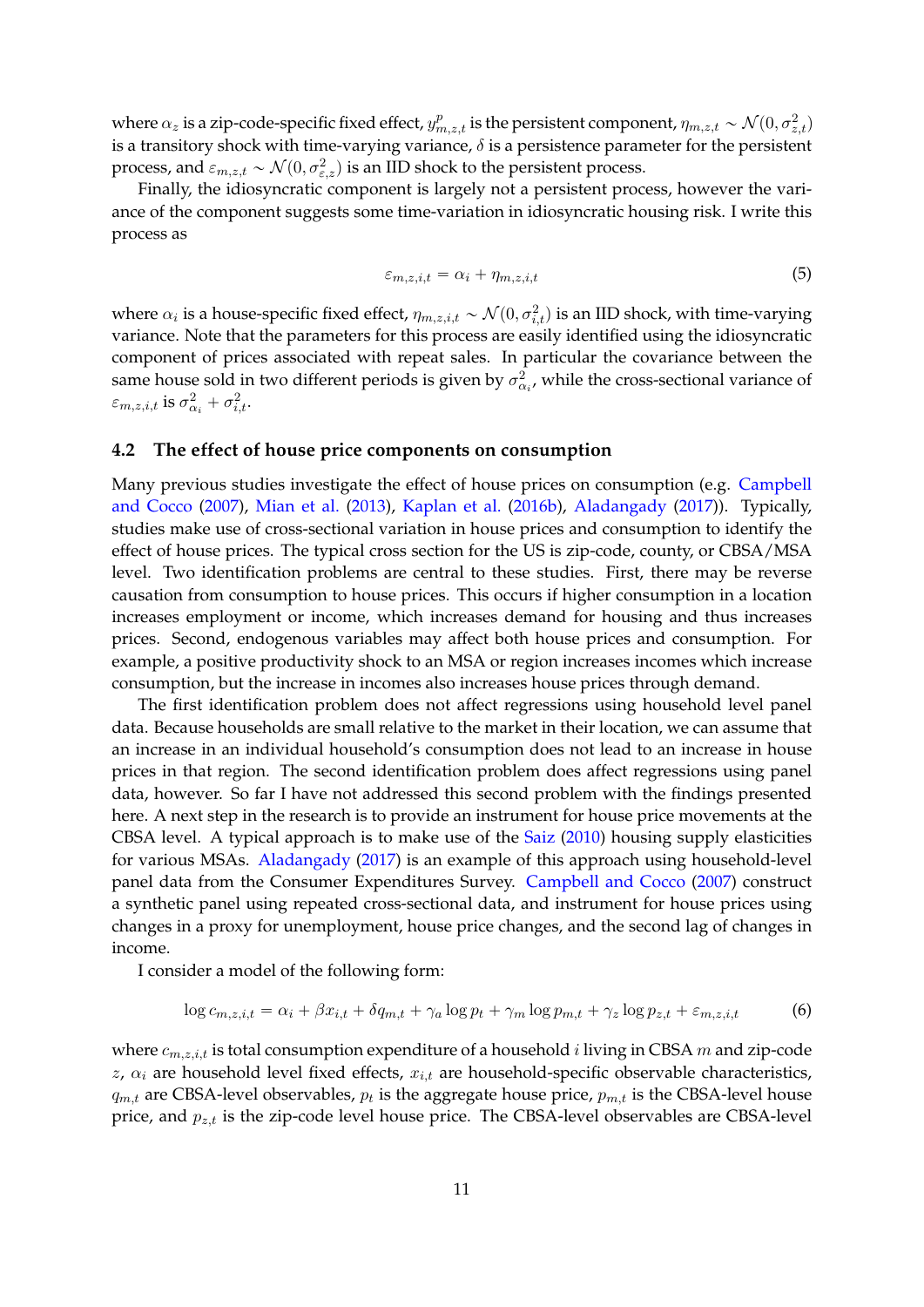real personal income per capita, and the unemployment rate.<sup>[7](#page-12-0)</sup> The observable household demographic characteristics are: household size, household income, the age of the household head, the education level of the household head, marital status, and race. All nominal variables are deflated by the CPI.[8](#page-12-1)[9](#page-12-2)

At the quarterly level, a particular zip-code may report very few house sales. Dropping these zip-codes would result in a loss of information, in particular about household-level responses to aggregate and CBSA-level house prices. Instead, I report the results of weighted least squares regressions, where the weight for each household-observation is given by the multiple of the household-level projection factor provided in the Kilts Consumer Panel and the number of sales in the household's zip-code in that quarter. All standard errors are clustered by zip-code and quarter.

I run the regression using two sets of house prices. The first set of results, reported in [1](#page-14-0) uses average house prices across the entire country, across each CBSA, and across each zipcode. To the extent house prices are correlated across CBSAs and zip-codes, the prices in these regressions are correlated. However, using these prices provides the simplest test of the effect of different house price components on consumption.

The second set of results, reported in table [2,](#page-15-0) uses the house price components computed in section [4.](#page-6-0) Thus the aggregate component is average house prices, controlling for the composition house sales in each year. The CBSA component is the average price deviation from aggregate house prices, in a given CBSA. And the zip-code component is the average price deviation from CBSA-level house prices, in a given zip-code. This set of results provides a first look at the effect of the various levels of house price shocks. Although these are preliminary results and do not yet control for endogeneity or provide a structural interpretation of the shocks, the are indicative of the intutition discussed in the Introduction.

In each of Tables [1](#page-14-0) and [2,](#page-15-0) columns 1 through 3 report the relationship between house prices and consumption for each of the price components on their own. Column 4 reports the results when including all three price components. And column 5 presents results controlling for implied homeownership status.

Table [1](#page-14-0) shows that aggregate house prices have a strong association with individual level consumption, even when other controls are included. Because the indepdent variable is householdlevel consumption, there is no effect of reverse causality in this relationship, although endogeneity remains a problem. Since national house prices are strongly correlated with the business cycle (particularly during the 2004-2015 period), aggregate shocks driving the business cycle affect both aggregate house prices and individual consumption. Including controls for CBSA-level unemployment and personal income mitigates some of this endogeneity, alhough aggregate shocks may influence consmption through many channels such as credit conditions,

<span id="page-12-0"></span> $7$ Real personal income per capita is available from the BEA Regional Income accounts. Unemployment is available from the BLS county-level unemployment statistics. Unemployment is aggregated up to CBSA-level using the cross-walk provided by the NBER. See the appendix for more data details. Each of these variables is only available at the CBSA-level at annual frequency. For the quarterly specification, I linearly interpolate these values across quarters.

<span id="page-12-2"></span><span id="page-12-1"></span> ${}^{8}$ I use the seasonally adjusted CPI for all urban consumers. Source, FRED (code: 'CPIAUCSL').

 $^9$ In ongoing work, it will be useful to control for other observables. For example, the Current Population Survey provides demographic information at zip-code level, such as age, education, race, income, and homeownership. Although I control for these variables at the individual level, neighborhood clustering on these characteristics may be a confounding factor which is only imperfectly controlled for with individual-level fixed effects and zip-code level standard error clustering. I can also include other aggregate-level variables to help control for endogeneity between aggregate the aggregate and CBSA-level house price moements and consumpton. For example, national unemployment, aggregate income, credit conditions, etc.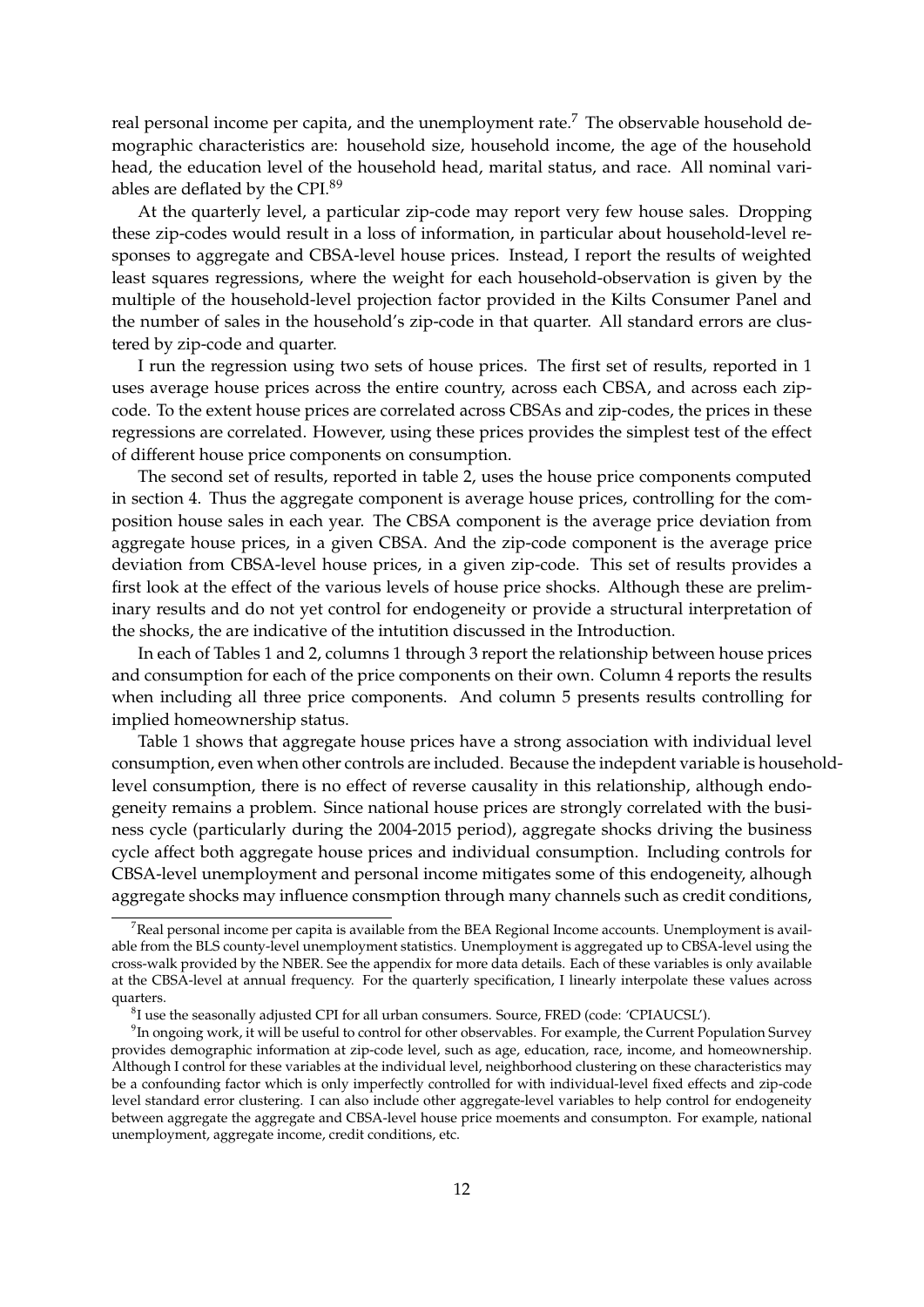beliefs about future employment or income prospects, and so on.

Column 2 shows that the relationship between CBSA-level house prices and consumption is much weaker than for aggregate house prices. Moreover, columns 4 and 5 show that the relationship between CBSA-level house prices and consumption disappears once the other components of house prices are controlled for.

Column 3 suggests that although the relationship between zip-code level house prices and consumption is weaker than the aggregate relationship, it may be stronger than the CBSAlevel relationship. Columns 4 and 5 show that the zip-code level house price effect remains even when controling for the other house price components. As discussed, this relationship may reflect the fact that households respond more strongly to neighborhood level house price movements than city level movements. As shown in Figure [1,](#page-2-0) households are much more likely to move within counties/across neighborhoods than they are to move across cities. As such, neighborhood level price movements may have stronger wealth effects on consumption than city-level price movements.

Although the results are weaker, Table [2](#page-15-0) confirm the findings reported in in Table [1.](#page-14-0) Namely, aggregate price level movements have a stronger association with consumption than either CBSA or zip-code level price movements, and zip-code level price movements are more strongly associated with consumption than CBSA-level movements. Note, that these regressions examine the effect of price movements at each level that are exogenous to each other. That is, the CBSA-level house price movement is in addition to any aggregate house price movement. Similarly, zip-code level price movements are in addition to aggregate- and CBSA-level price movements. Thus the results lend stronger weight to the interpretation that zip-code-specific house price movements have their own effects on consumption, independent of aggregate or city-level prices.

[Campbell and Cocco](#page-32-0) [\(2007\)](#page-32-0) investigate the link between house prices and consumption in the UK. One of their regression specifications considers whether there is a link between regional house prices and consumption, over and above the effect of national house prices. In their OLS results, but not the IV specificiation, they show that that there is such a link, but that the relationship is weaker than the relationship between national house prices and consumption.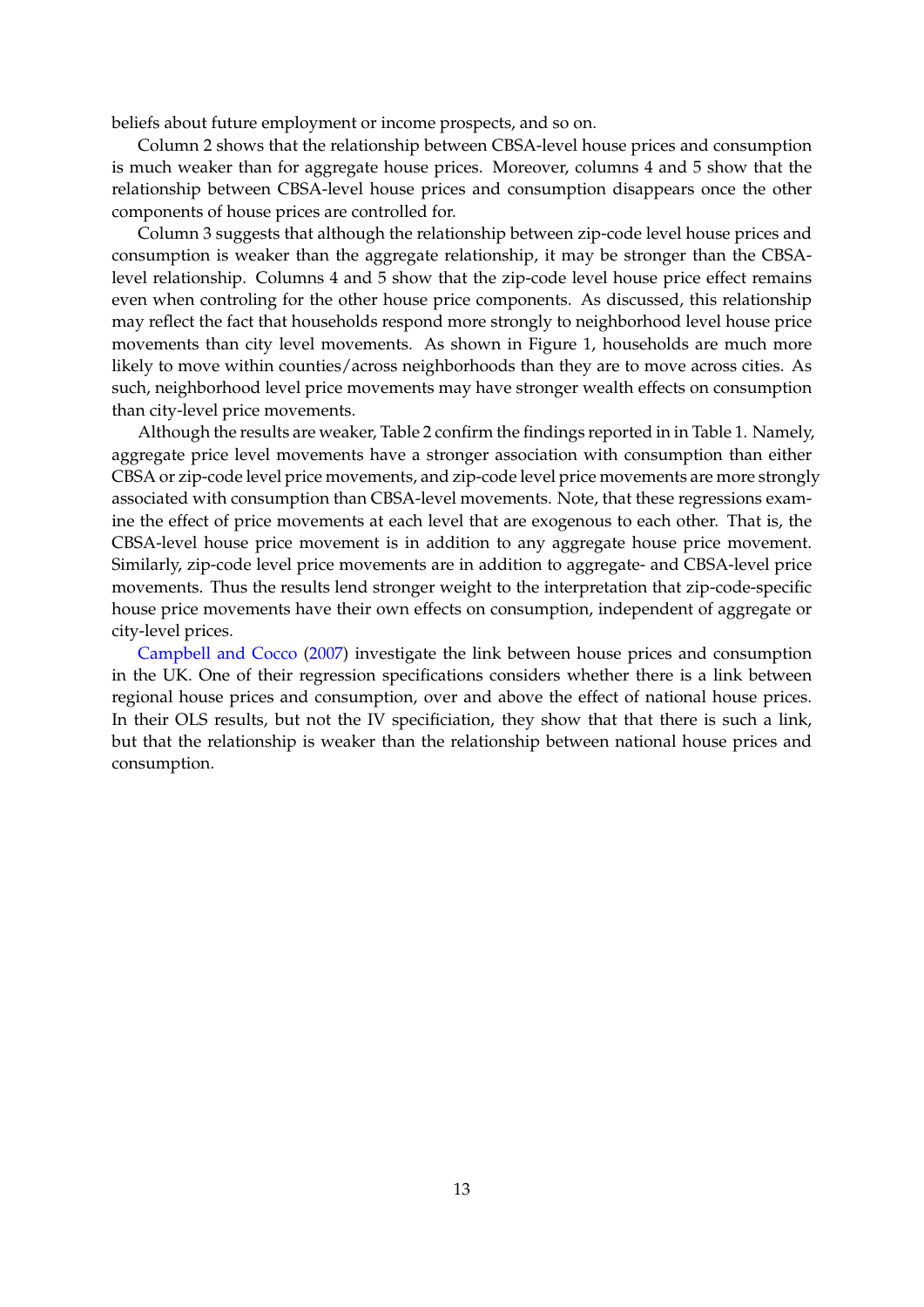| Fall of Hatta and home as home contracted and a lower circuit and a bound a contracted on the contracted of the H<br>ו<br>ג)<br>ג) |
|------------------------------------------------------------------------------------------------------------------------------------|
| ł                                                                                                                                  |
| -----------------                                                                                                                  |
| l<br>-<br>}<br>}                                                                                                                   |
| l<br>$\overline{1}$                                                                                                                |
| י יש בי בי                                                                                                                         |
|                                                                                                                                    |
|                                                                                                                                    |
|                                                                                                                                    |
|                                                                                                                                    |
|                                                                                                                                    |
| $\frac{1}{2}$                                                                                                                      |
|                                                                                                                                    |
|                                                                                                                                    |
|                                                                                                                                    |
|                                                                                                                                    |

| Dependent variable:                     |             |                          | log(real consumption expenditure) |                                                                            |                                                                             |
|-----------------------------------------|-------------|--------------------------|-----------------------------------|----------------------------------------------------------------------------|-----------------------------------------------------------------------------|
|                                         | $\ominus$   | $\widehat{\vartriangle}$ | ල                                 | $\bigoplus$                                                                | $\widehat{\Theta}$                                                          |
| $\log(p_t)$                             | $0.355***$  |                          |                                   | $0.303***$                                                                 | $0.295***$                                                                  |
|                                         | (0.052)     |                          |                                   |                                                                            | (0.050)                                                                     |
| $\log(p_{m,t})$                         |             | $0.085***$               |                                   |                                                                            |                                                                             |
|                                         |             | (0.024)                  |                                   | $\begin{array}{c} (0.048) \\ -0.012 \\ (0.021) \\ 0.077^{***} \end{array}$ | $-0.020$<br>(0.022)                                                         |
| $\log(p_{z,t})$                         |             |                          | $0.097***$                        |                                                                            | $0.093***$                                                                  |
|                                         |             |                          | (0.015)                           |                                                                            |                                                                             |
| $\log(Y_{m,t})$                         | $-0.330***$ | $-0.423***$              | $-0.435***$                       | $(0.014)$<br>-0.372***                                                     |                                                                             |
|                                         | (0.059)     | (0.052)                  | (0.055)                           | (0.054)                                                                    | $\begin{array}{c} (0.019) \\ -0.372^{***} \\ (0.054) \\ -0.041 \end{array}$ |
| $\log (U_{m,t})$                        | $-0.230$    | $-1.819***$              | $-1.660***$                       | $-0.044$                                                                   |                                                                             |
|                                         | (0.345)     | (0.343)                  | (0.241)                           | (0.385)                                                                    |                                                                             |
| $1_{\text{outer}} \times \log(p_t)$     |             |                          |                                   |                                                                            |                                                                             |
|                                         |             |                          |                                   |                                                                            | $\begin{array}{c} (0.387) \\ 0.012 \\ (0.014) \\ 0.014) \end{array}$        |
| $1_{\text{owner}} \times \log(p_{m,t})$ |             |                          |                                   |                                                                            |                                                                             |
|                                         |             |                          |                                   |                                                                            | (0.020)                                                                     |
| $1_{\text{outer}} \times \log(p_{z,t})$ |             |                          |                                   |                                                                            | $-0.023$                                                                    |
|                                         |             |                          |                                   |                                                                            | (0.016)                                                                     |
| Observations                            | 936,363     | 936,363                  | 936,363                           | 936,363                                                                    | 936,363                                                                     |
| R <sup>2</sup>                          | 0.704       | 0.703                    | 0.703                             | 0.704                                                                      | 0.704                                                                       |

<span id="page-14-0"></span>All specifications include household-level controls for size, income, age, education, marital status, and race. All specifications also include fixed effects at the household level. All specifications use regression weigh All specifications include household-level controls for size, income, age, education, marital status, and race. All specifications also include fixed effects at the household level. All specifications use regression weights computed as the multiple of household-level projection factors and quarterly zip-code sales. Standard errors, clustered by ˚) percent levels. zip-code and quarter, are reported in parentheses. Significance at 1 ( $***$ ), 5 ( $*$ ), and 10 ( $*$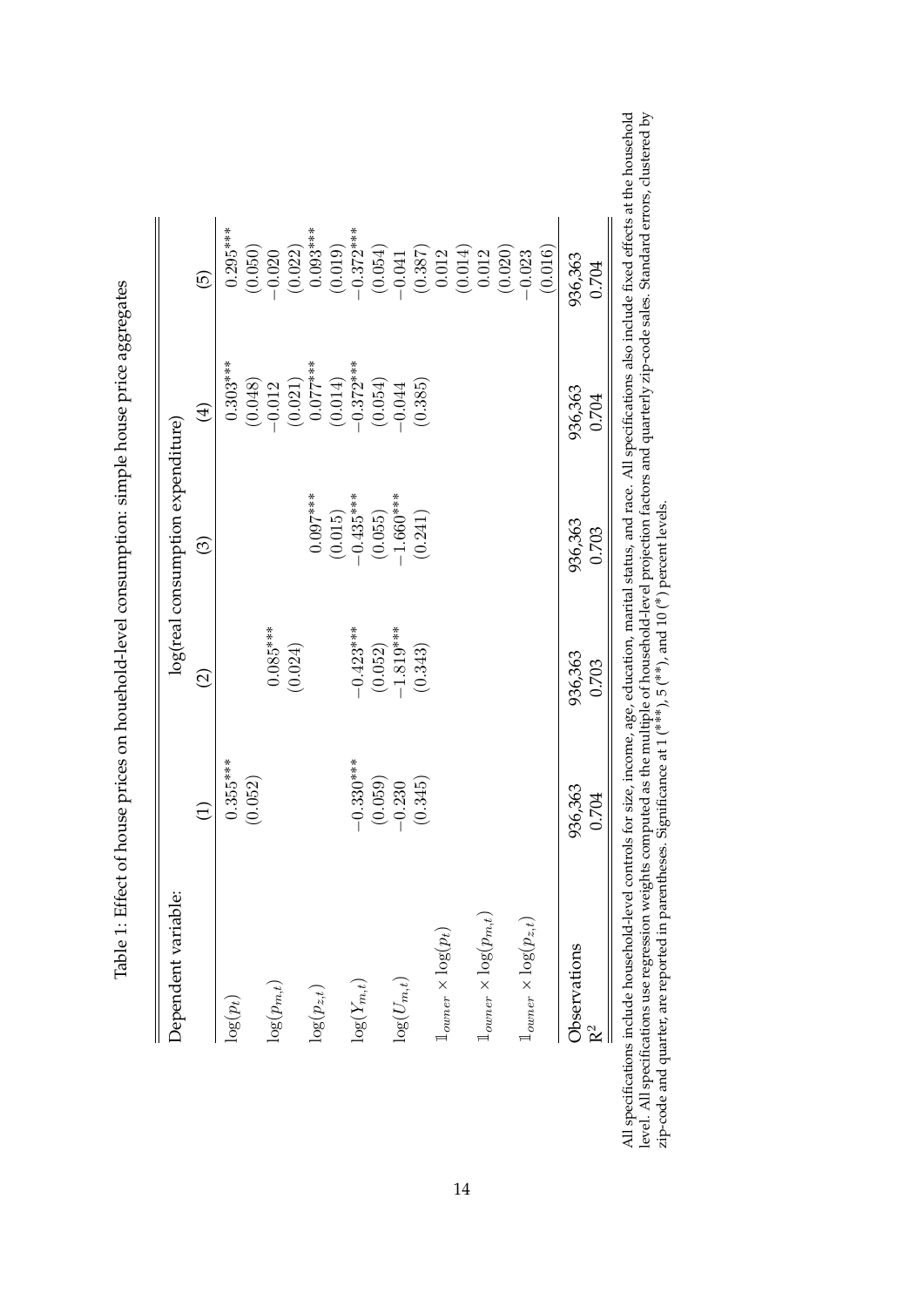| こうこうしょ                                                                                                                                                                                                                                           |
|--------------------------------------------------------------------------------------------------------------------------------------------------------------------------------------------------------------------------------------------------|
|                                                                                                                                                                                                                                                  |
|                                                                                                                                                                                                                                                  |
|                                                                                                                                                                                                                                                  |
|                                                                                                                                                                                                                                                  |
|                                                                                                                                                                                                                                                  |
|                                                                                                                                                                                                                                                  |
|                                                                                                                                                                                                                                                  |
|                                                                                                                                                                                                                                                  |
|                                                                                                                                                                                                                                                  |
|                                                                                                                                                                                                                                                  |
|                                                                                                                                                                                                                                                  |
|                                                                                                                                                                                                                                                  |
|                                                                                                                                                                                                                                                  |
|                                                                                                                                                                                                                                                  |
|                                                                                                                                                                                                                                                  |
|                                                                                                                                                                                                                                                  |
|                                                                                                                                                                                                                                                  |
|                                                                                                                                                                                                                                                  |
|                                                                                                                                                                                                                                                  |
|                                                                                                                                                                                                                                                  |
|                                                                                                                                                                                                                                                  |
| יבשובבים שבו בש                                                                                                                                                                                                                                  |
|                                                                                                                                                                                                                                                  |
|                                                                                                                                                                                                                                                  |
|                                                                                                                                                                                                                                                  |
|                                                                                                                                                                                                                                                  |
|                                                                                                                                                                                                                                                  |
|                                                                                                                                                                                                                                                  |
|                                                                                                                                                                                                                                                  |
|                                                                                                                                                                                                                                                  |
|                                                                                                                                                                                                                                                  |
|                                                                                                                                                                                                                                                  |
|                                                                                                                                                                                                                                                  |
|                                                                                                                                                                                                                                                  |
|                                                                                                                                                                                                                                                  |
| $\pm$ 2. A contract to the contract of $\sim$ 2. A contract of $\sim$ 2. A contract of $\sim$ 2. A contract of $\sim$ 2. A contract of $\sim$ 2. A contract of $\sim$ 2. A contract of $\sim$ 2. A contract of $\sim$ 2. A contract of $\sim$ 2. |
|                                                                                                                                                                                                                                                  |
|                                                                                                                                                                                                                                                  |
|                                                                                                                                                                                                                                                  |
| <br> -<br> -<br> -<br>シー・コード                                                                                                                                                                                                                     |
| $\frac{1}{2}$                                                                                                                                                                                                                                    |
|                                                                                                                                                                                                                                                  |
|                                                                                                                                                                                                                                                  |

| Dependent variable:                          |                 |                    | log(real consumption expenditure) |                                                 |                                                                                 |
|----------------------------------------------|-----------------|--------------------|-----------------------------------|-------------------------------------------------|---------------------------------------------------------------------------------|
|                                              | $\widehat{\Xi}$ | $\widehat{\Omega}$ | ල                                 | $\bigoplus$                                     | $\widehat{\Theta}$                                                              |
| $\log(p_t)$                                  | $0.079***$      |                    |                                   | $0.081***$                                      | $0.080***$                                                                      |
|                                              | (0.008)         |                    |                                   |                                                 |                                                                                 |
| $\log(p_{m,t})$                              |                 | $-0.040$           |                                   | $\begin{array}{c} (0.008) \\ 0.043 \end{array}$ | $(0.008)$<br>0.052<br>$(0.035)$<br>0.073***                                     |
|                                              |                 | (0.033)            |                                   | (0.034)                                         |                                                                                 |
| $\log(p_{z,t})$                              |                 |                    | $0.077***$                        | $0.056***$                                      |                                                                                 |
|                                              |                 |                    | $(0.019)$<br>-0.381***            |                                                 |                                                                                 |
| $\log(Y_{m,t})$                              | $-0.285***$     | $-0.343***$        |                                   | $(0.015)$<br>-0.321***                          | $(0.021)$<br>-0.321***                                                          |
|                                              | (0.056)         | (0.052)            | $(0.056)$<br>-2.417***            | (0.052)                                         | $\left(0.052\right)$ $0.444$                                                    |
| $\log(U_{m,t})$                              | 0.365           | $-2.443***$        |                                   | 0.442                                           |                                                                                 |
|                                              | (0.223)         | (0.293)            | (0.270)                           | (0.285)                                         |                                                                                 |
| $\mathbb{1}_{\text{owner}} \times \log(p_t)$ |                 |                    |                                   |                                                 |                                                                                 |
|                                              |                 |                    |                                   |                                                 | $\begin{array}{c} (0.287) \\ 0.001 \\ (0.001) \\ -0.012 \\ (0.016) \end{array}$ |
| $1_{\text{outer}} \times \log(p_{m,t})$      |                 |                    |                                   |                                                 |                                                                                 |
|                                              |                 |                    |                                   |                                                 |                                                                                 |
| $1_{\text{outer}} \times \log(p_{z,t})$      |                 |                    |                                   |                                                 | $-0.025$                                                                        |
|                                              |                 |                    |                                   |                                                 | (0.023)                                                                         |
| Observations                                 | 966,997         | 966,997            | 966,997                           | 966,997                                         | 966,997                                                                         |
| R <sup>2</sup>                               | 0.705           | 0.704              | 0.704                             | 0.705                                           | 0.705                                                                           |

<span id="page-15-0"></span>All specifications include household-level controls for size, income, age, education, marital status, and race. All specifications also include fixed effects at the household level. All specifications use regression weigh All specifications include household-level controls for size, income, age, education, marital status, and race. All specifications also include fixed effects at the household level. All specifications use regression weights computed as the multiple of household-level projection factors and quarterly zip-code sales. Standard errors, clustered by ˚) percent levels. zip-code and quarter, are reported in parentheses. Significance at 1 ( $***$ ), 5 ( $*$ ), and 10 ( $*$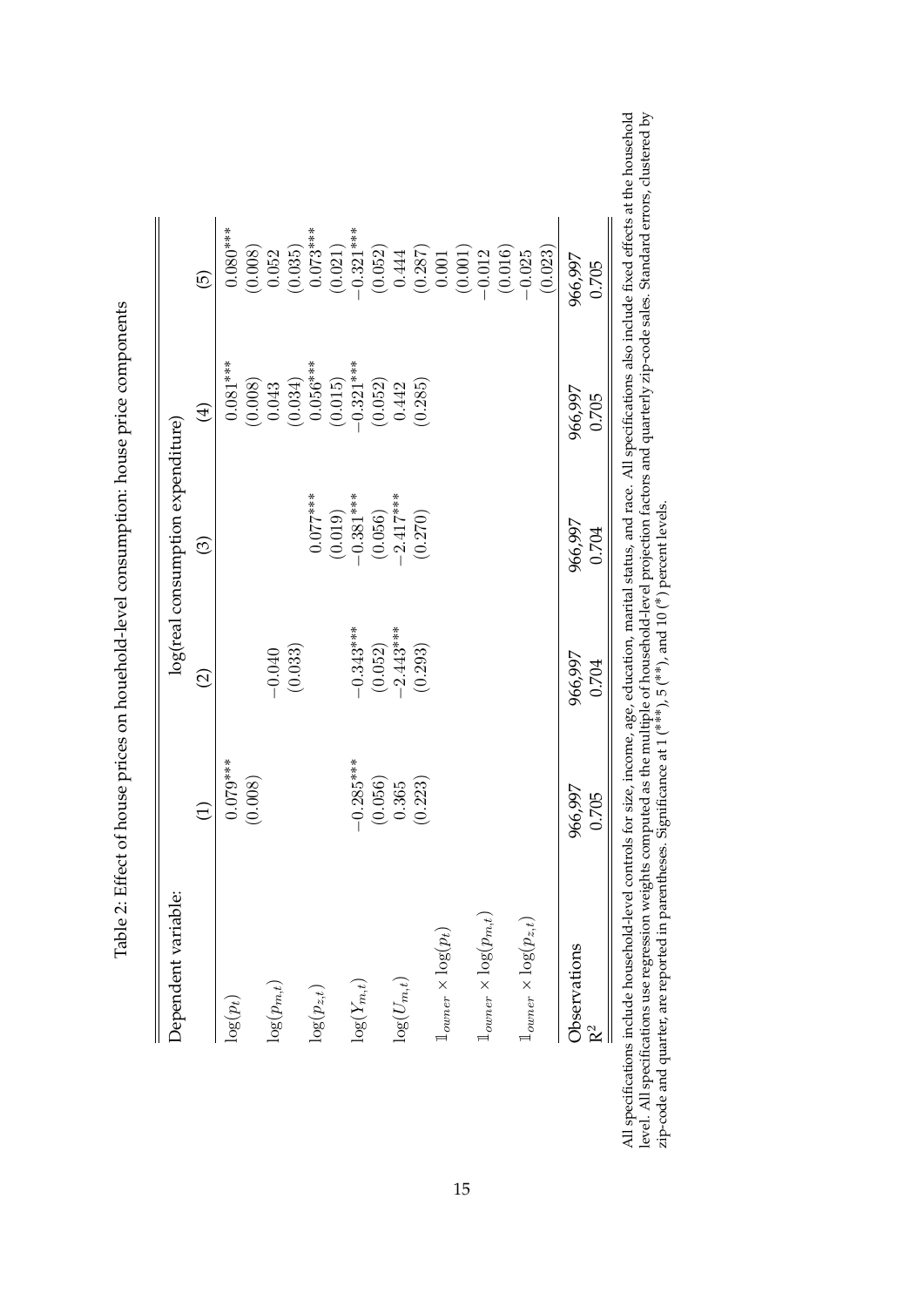# **5 Model**

At this stage of the research, the model serves two purposes. First, we want to build a model that allows for house price hetereogeneity at multiple levels e.g. aggregate and neighborhood, or aggregate and idiosyncratic. Second, we want to explore the elasticities of consumption that the model generates with respect to different kinds of house price movements.

The model is a finite-horizon, partial equilibrium, life-cycle model. Households make decisions about consumption, liquid assets, rental services, housing assets, and mortgages, subject to fluctuations in two levels of prices. These prices are interpreted as some aggregate level from the household's perspective, e.g. economy-wide house price movements or CBSA level movements, as well as some lowe-level price movements, e.g. neighborhood or idiosyncratic movements.

Households live from the age of 21 and die with certainty at age 80. Households work until age 64, and then retire at 65. The model period is one year.

## **House prices**

Households are subject to two house price components. First, there is an aggregate house price component, *Ph*. Households expect this component to remain constant forever. Unexpected shocks may move  $P_h$ , however after the shock households expect the new price to persist forever. The aggregate component of prices applies to all houses that are bought and sold by households. Rent prices are also a constant fraction of this aggregate component of house prices. Thus, when an unexpected shock hits the aggregate component, rents rise in lock step.

Second, there is an lower level (neighborhood/idiosyncatic) house price component, *Pz*. This component is assumed to follow an AR(1) over time. The persistent, but non-permanent, nature of these prices reflects the findings in the empirical section of the paper: CBSA-level house prices are often permanent, while neighborhood level components are persistent, but not permanent. Households are assumed to live in a neighborhood until they sell their house (renters pay a constant fraction of the aggregate house price, regardless of where they live). At this time, the sale of the house receives the current neighborhood house price component *Pz*. New house purchases are assumed to come from other neighborhoods. Households are likely to choose new neighborhoods similar to their current neighborhoods. Thus, house prices in new neighborhoods are likely to be (perhaps imperfectly) correlated with the house price in the current neighborhood. Thus, I assume that the new neighborhood price component is given by  $P_z \exp(\eta)$ , where  $\eta \sim \mathcal{N}(0, \sigma_{\eta}^2)$  is an IID shock to the current neighborhood price. The larger is the standard deviation of the IID shock to neighborhood prices, the less correlated are neighborhood level hosue prices. I explore different degrees of correlation between neighborhoods that households are likely to purchase from.

When a household moves neighborhoods and experiences the IID price shock, this affects the future path of house prices that the household faces, since the shock enters the AR(1) neighborhood price process. Thus, the neighborhood house price process can be thought of as an AR(1) subject to a continuous normally distrbuted shock as well as a second, independent normally distributed shock with an arrival rate determined endogenously by the household's decision to move houses/neighborhoods.

Note that this mechanism for neighborhood level prices simplifies possible neighborhood/locationchoice problem. Rather than have households choose from among many possible neighborhoods, each with their own characteristics, amenities, and so on, I assume that the only differ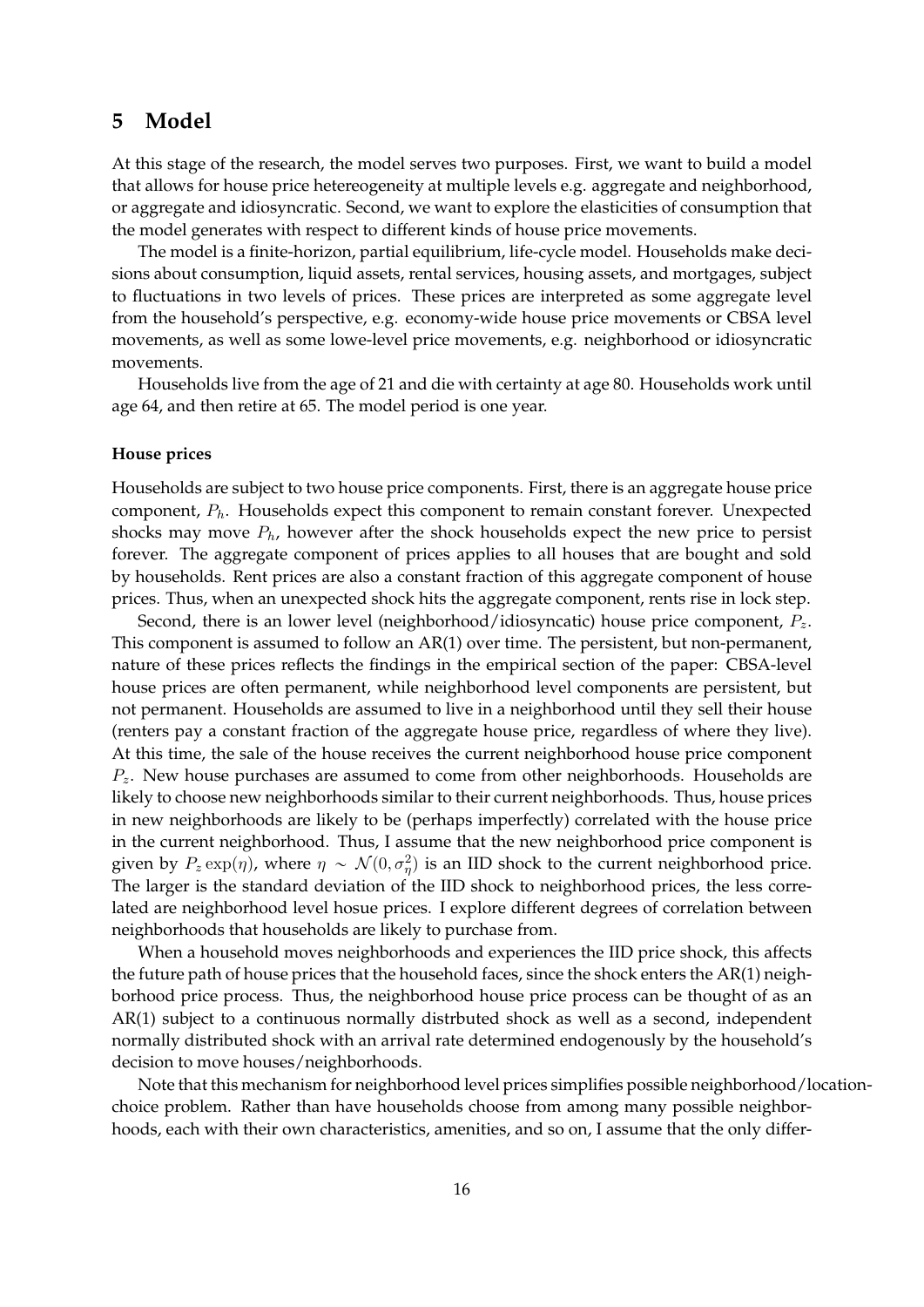ence across neighborhoods is house prices, which are not known until the time of purchase.

**Later, I want to add a choice or shock that determines whether to move neighborhoods or not. That is, households can always move house and perhaps stay within the same neighborhood, however circumstances (or choice) may force them to switch neighborhoods discretely. A "moving" shock that affects housing utility is one way to get at this.**

#### **Income**

Income during working life consists of a deterministic function of age and a stochastic autoregressive process. The deterministic process is a quartic function of age. Loosely following Kaplan, Mitman, and Violante (2017), the deterministic component grows by a factor of 3 from age 21 to 50, and then declines slowly until retirement. From retirement at age 65, agents receive a pension equal to 40% of total income at age 64. This is a proxy for dispersal from retirement accounts accumulated during working life. Note, this also means that income during retirement is certain. Income during working life,  $m_j^w$ , can be expressed as:

$$
\log m_j^w = \chi_j + \log y_j
$$

$$
\log y_j = \rho \log y_{j-1} + \varepsilon_{y,j}
$$

The AR(1) process applies only during working life, and we assume that  $\varepsilon_y \sim \mathcal{N}(0, \sigma_y^2)$  and the initial draw for income at age 21 comes from the stationary distribution,  $y_0 \sim \mathcal{N}(0, \frac{\sigma_y^2}{1-\rho^2})$ .

## **Bequests**

Households leave bequests due to a warm-glow motive. Bequests are value by households, but are also luxury goods from their persepective. Since households are not attached to each other dynastically, I assume that in the initial period of life households receive liquid assets drawn from log-normal distribution,  $\log(a_1) \sim \mathcal{N}(\mu, \sigma_a^2)$ .

### **Consumption**

Household consumption is a bundle of non-durable goods and housing services. Non-durable goods are the numeraire, while housing services can either be purchased as rental housing services or owner-occupied housing. For computational tractability, I assume that both rental services and owner-occupied housing are chosen from finite sets,  $S$  and  $H$ . Note that since the rental housing choice is a static problem, it can be solved as a continuous choice variable in each period in which the household chooses to rent (see [Gorea and Midrigan](#page-32-7) [\(2017\)](#page-32-7)). However, when owner occupied housing is chosen from a finite set, the household often finds a continuous rental choice optimal if adjacent housing options are too far apart. A solution to this problem is to increase the size of the housing set, however this increases computational burden. [Kaplan et al.](#page-33-4) [\(2017\)](#page-33-4) choose the elements of the rental and housing sets such that the sets overlap and the rental options consistent of the smallest few housing options. This ensures that when households switch from rentals to housing, they purchase similar sized houses to the ones they recently rented. This means that shocks driving changes homeownership do not increase demand for the overall stock/size of housing, but simply change the composition of owners and renters.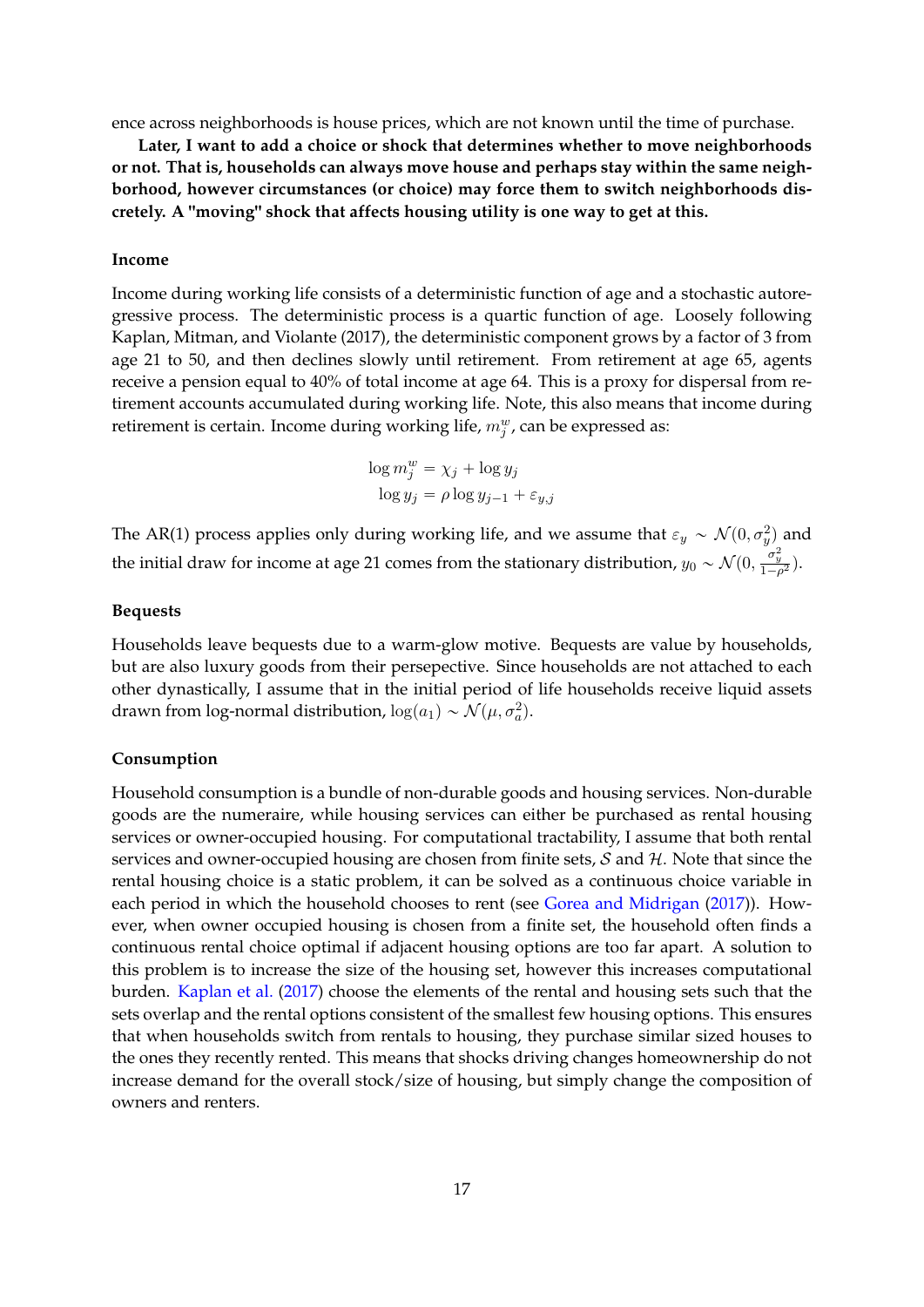House sales are subject to a sales cost proportional to the value of the house. Houses depreciate at rate *deltah*, so households pay maintenance costs proportional to the value of the house lived in last period in order to maintain housing value.

### **Mortgages**

Households may hold mortgage debt against the value of the house they own. Mortgages are long-term debt contracts. At origination, mortgages are subject to a maximum loan-tovalue ratio constraint as well as a payment-to-income ratio constraint. The constraints are, respectively:

$$
b' \leq \theta P_h h'
$$
  

$$
b' \leq \lambda_{\pi} m
$$

The interaction between the two constraints is explored in [Greenwald](#page-32-15) [\(2016\)](#page-32-15).

Although there is no default in the model, I assume that high LTV mortgages are considered to be risky, and so a penalty rate applies above the a conforming mortgage LTV limit. Above the limit  $\theta_c$ , for a mortgage of size *b*' the household receives funds  $q b'$ , where  $q \leq 1$  is the penalty price. The price is given by:  $q = (1 + \gamma(\theta_c - z))$ , where *z* is the LTV ratio.<sup>[10](#page-18-0)</sup>

Mortgages are amortized over the remaining life of the household, with minimum payments required in every remaining period unless the mortgage is refinanced or the house is sold. The constant amortization formula for mortgage payments is given by:

$$
d_j(b) = \frac{r_b(1+r_b)^{J+1-j}}{(1+r_b)^{J+1-j} - 1}b
$$

which yields constant payments for the life of the loan.<sup>[11](#page-18-1)</sup> Mortgage balances evolve according to  $b' = (1 + r_b)b - d(b)$ . Households can repay the mortgage more quickly than the schedule given by the constant amortization formula, however this requires refinancing which is costly. Refinancing may occur at any time, and is subject to the loan-to-value ratio above. Both new mortgages and refinancing of mortgages are subject to a fixed cost, reflecting origination costs.

## **Preferences**

Household's maximize lifetime utility by choosing liquid assets, consumption, and rental services, and warm-glow bequests. Lifetime utility is:

$$
\mathbb{E}\left[\sum_{j=1}^{J}\beta^{j-1}u(c_j,s_j)+\beta^J v(\alpha_J)\right]
$$
\n(7)

<span id="page-18-0"></span> $10$ For now the mortgage penalty is linear in the LTV. [Hedlund](#page-33-7) [\(2016\)](#page-33-7) and [Kaplan et al.](#page-33-4) [\(2017\)](#page-33-4) explicitly microfound the mortgage penalty function using an individual borrower's default probability given current state variables.

<span id="page-18-1"></span><sup>&</sup>lt;sup>11</sup>Note that power  $J + 1 - j$  ensures that households make mortgage payments in every period of life, including the final period *J*. In the final period, then, the final mortgage payment is  $(1 + r_b)b$ , which is the entirety of remaining principal plus interest. If the power were expressed as  $J - j$ , households refinancing or originating new mortgages in period  $J - 1$  would face no payments in period  $J$  and would repay the mortgage out of assets remaining at death.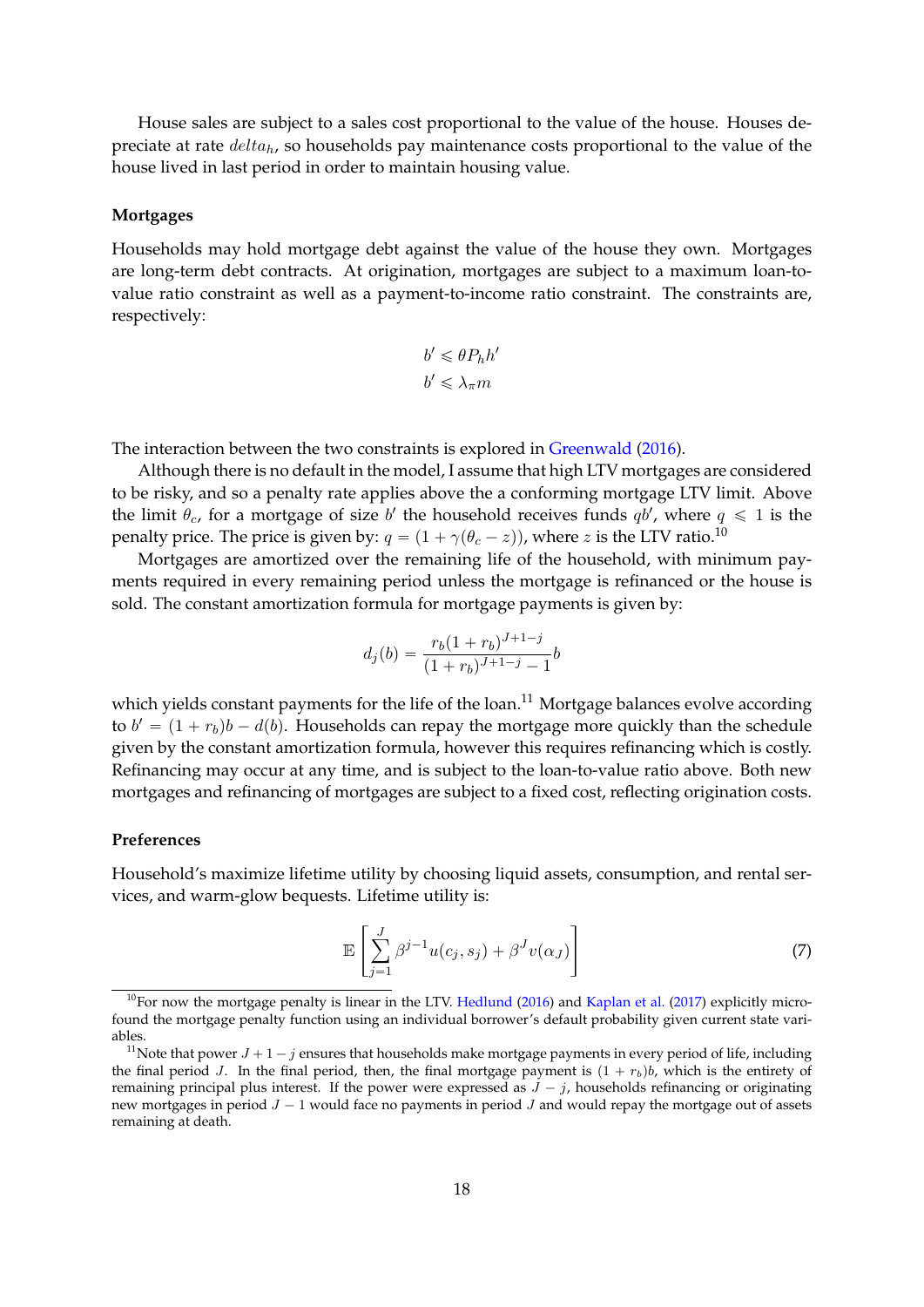The utility function is given by:

$$
u(c,s) = \frac{(c^{\chi}s^{1-\chi})^{1-\sigma}}{1-\sigma}
$$
\n(8)

where *χ* is the share of consumption in non-housing services. Housing services *s* depend on whether the household is renting or a homeowner. Renters receive housing services equal to the size of the rental unit. Homeowners receive housing services equal to  $\phi h$  with  $\phi > 1$ . This reflects the extra utility of owned housing services.

The bequest function is given by:

$$
v(a) = \psi \frac{(\alpha + \underline{\alpha})^{1-\sigma}}{1-\sigma} \tag{9}
$$

where  $\psi$  is the strength of the bequest motive, and  $\alpha$  reflects the extent to which bequests are a luxury good.

# **5.1 Household's problem**

Households must decide between renting and owning a home. Conditional on owning a home, households may choose to keep their current housing stock, adjust the housing stock, or refinance the mortgage. The state variables for the household are liquid assets *a*, mortgage principal *b*, house size *h*, transitory income *y*, house price  $P_h$ . I express the problem in terms of those state variables here, however it is convenient to solve the model in the state variables: cash on hand *x*, loan-to-value ratio *z*, housing size *h*, transitory income *y*, and house price *Ph*. See the appendix for details. Denote the state vector  $\mathbf{s} = \{x, z, y, P_h\}.$ 

The discrete choice of the household at age  $j < J$ :

$$
V_j(\mathbf{s}) = \max \left\{ V_j^S(\mathbf{s}), V_j^N(\mathbf{s}), V_j^A(\mathbf{s}), V_j^R(\mathbf{s}) \right\}
$$

In the final period of life, *J*, the household may only rent or keep the house they are in (i.e. they cannot adjust their housing size or refinance their mortgage):

$$
V_J(\mathbf{s}) = \max \left\{ V_J^S(\mathbf{s}), V_J^N(\mathbf{s}) \right\}
$$

## **Renter's problem**

Household renters purchase rental housing services, consume non-durable goods, and save in liquid assets. If a renter enters the period owning a house, the house is sold and any outstanding mortgage is repaid. The household carries forward no housing assets or mortgage debt. The renters value function at age *j* is written as:

$$
V_j^S(\mathbf{s}) = \max_{c, s, a'} u(c, s) + \beta \mathbb{E}(V_{j+1}(\mathbf{s}'))
$$
  
s.t.  $c + a' + P_r s + (1 + r_b)b = m_j + a(1 + r) + (1 - \delta_h - F_s)P_h h - b(1 + r_b)$   
 $a' \ge 0, b', h' = 0$   
 $s \in S$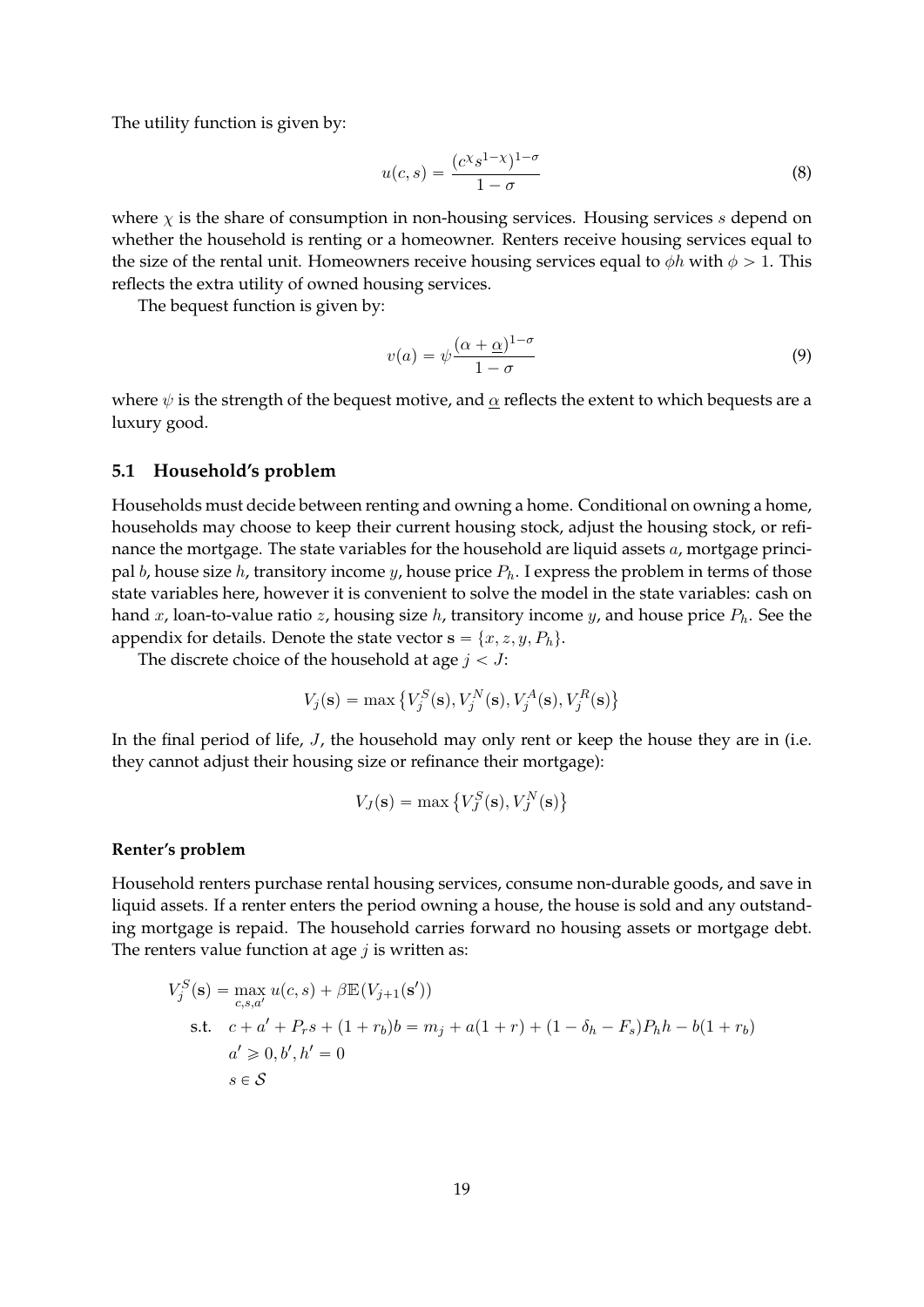## **Homeowner's problem**

A homeowner that chooses not to adjust its housing stock will live in the same sized house, consume non-durable goods, save in liquid assets, and make a required mortgage payment. The value function for a household that does not adjust at age *j* is:

$$
V_j^N(\mathbf{s}) = \max_{c,a'} u(c, \psi h) + \beta \mathbb{E}(V_{j+1}(\mathbf{s}'))
$$
  
s.t.  $c + a' + \delta_h P_h h + d_j(b) = m_j + a(1+r)$   
 $a' \ge 0$   
 $b' = (1+r_b)b - \pi$ 

where  $d_i(b)$  is the required payment on the mortgage.

A homeowner that chooses to adjust its housing stock will sell its current house subject to a proportional selling cost, repay the outstanding mortgage balance, purchase a new house, choose a new mortgage subject to the LTV and PTI constraints, consume non-durable goods, and save in the liquid asset. The value function for a household that adjusts at age *j* is:

$$
V_j^A(\mathbf{s}) = \max_{c, a', h', b'} u(c, \psi h') + \beta \mathbb{E}(V_{j+1}(\mathbf{s}'))
$$
  
s.t.  $c + a' + P_h h' + b(1 + r_b) + F_m = m_j + a(1 + r) + P_h h(1 - \delta_h - F_s) + qb$   
 $a' \ge 0$   
 $b' \le \theta P_h h', \quad d(b') \le \lambda_d m_j$   
 $h' \in \mathcal{H}$   
 $z = b'/P_h h'$   
 $q = \begin{cases} (1 + \gamma(\theta_c - z)), & \text{if } z \ge \theta_{nc} \\ 1, & \text{otherwise} \end{cases}$ 

A homeowner that chooses to refinance its mortgage repay the outstanding mortgage balance, and choose a new mortgage subject to the LTV and PTI constraints, consume non-durable goods, and save in the liquid asset. The value function for a household that refinances at age *j* is:

$$
V_j^R(\mathbf{s}) = \max_{c,a',b'} u(c, \psi h) + \beta \mathbb{E}(V_{j+1}(\mathbf{s}'))
$$
  
s.t.  $c + a' + b(1 + r_b) + \delta_h P_h h + F_m = m_j + a(1 + r) + qb$   
 $a' \ge 0$   
 $b' \le \theta P_h h, \quad d(b') \le \lambda_d m_j$   
 $z = b'/P_h h$   
 $q = \begin{cases} (1 + \gamma(\theta_c - z)), & \text{if } z \ge \theta_{nc} \\ 1, & \text{otherwise} \end{cases}$ 

## **The final period problem**

In the final period of life, at age *J*, the household can either sell any housing it holds and become a renter, or hold onto the house to be liquidated in the following period. A household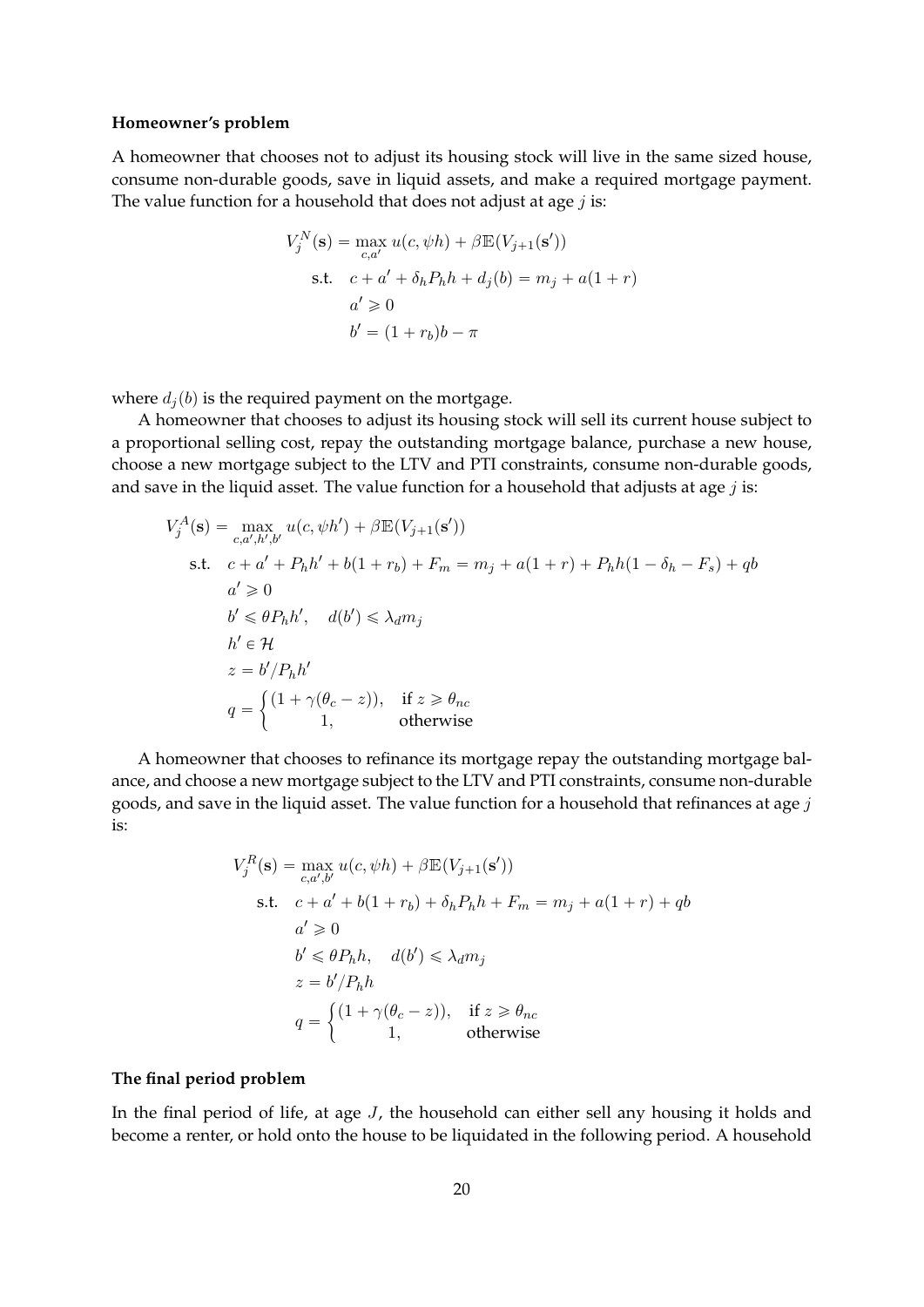that chooses to rent solves the following problem:

$$
V_J^R(\mathbf{s}) = \max_{c,s,a'} u(c,s) + \beta \psi v(\alpha)
$$
  
s.t.  $c + a' + P_r s + (1 + r_b)b = m_J + a(1 + r) + (1 - \delta_h - F_s)P_h h$   
 $a' \ge 0$   
 $s \in S$   
 $\alpha = a'(1 + r)$ 

where the bequest is simply the household's remaining liquid assets.

If, instead, the household chooses to remain in its house, it solves the following problem:

$$
V_J^N(\mathbf{s}) = \max_{c,a'} u(c, \psi h) + \beta \psi v(\alpha)
$$
  
s.t.  $c + a' + \delta_h P_h h + d_J(b) = m_J + a(1+r)$   
 $a' \ge 0$   
 $d_J(b) = (1 + r_m)b$   
 $\alpha = a'(1+r) + (1 - \delta_h - F_s)P_h h$ 

where the final mortgage payment clears any remaining principal and interest, and the bequest is final liquid assets and the resale value of the house.

**Solving the lifetime problem:** Now we solve the model recursively, iterating backwards from the final period. We can write the Bellman equation:

$$
V_j(a, y) = \max_{c_j, s_j, a'_j} u(c_j, s_j) + \beta \mathbb{E}(V_{j+1}(a'_j, y')) \tag{10}
$$

Notice that starting from the final period, we always have the solution to the value function of the following period. E.g. the final value function is known:

$$
V_J(a,y) = u(c_J, s_J) + \beta^J v(a'_J)
$$

### **Model parameters**

Table [3](#page-22-0) shows a preliminary parameterization of the model. The model period is one year. At this stage, these parameters are plausible initial values, with calibrated and estimated parameters to come with future research. The most important parameters for this model are those governing aggregate and neighborhood level house prices.

Although the model is only a partial equilibrium model, we can solve for a stationary distribution of the model. I do this using the histogram method of [Young](#page-33-8) [\(2010\)](#page-33-8). Figure [7](#page-24-1) shows several cross-sectional moments of the model in the stationary distribution. Note that the model produces reasonable life-cycle profiles for income, consumption, housing size, homeownership, and housing leverage. It will be interesting to try and match the model to the number of movers in the CPS data, as shown in Figure [1.](#page-2-0)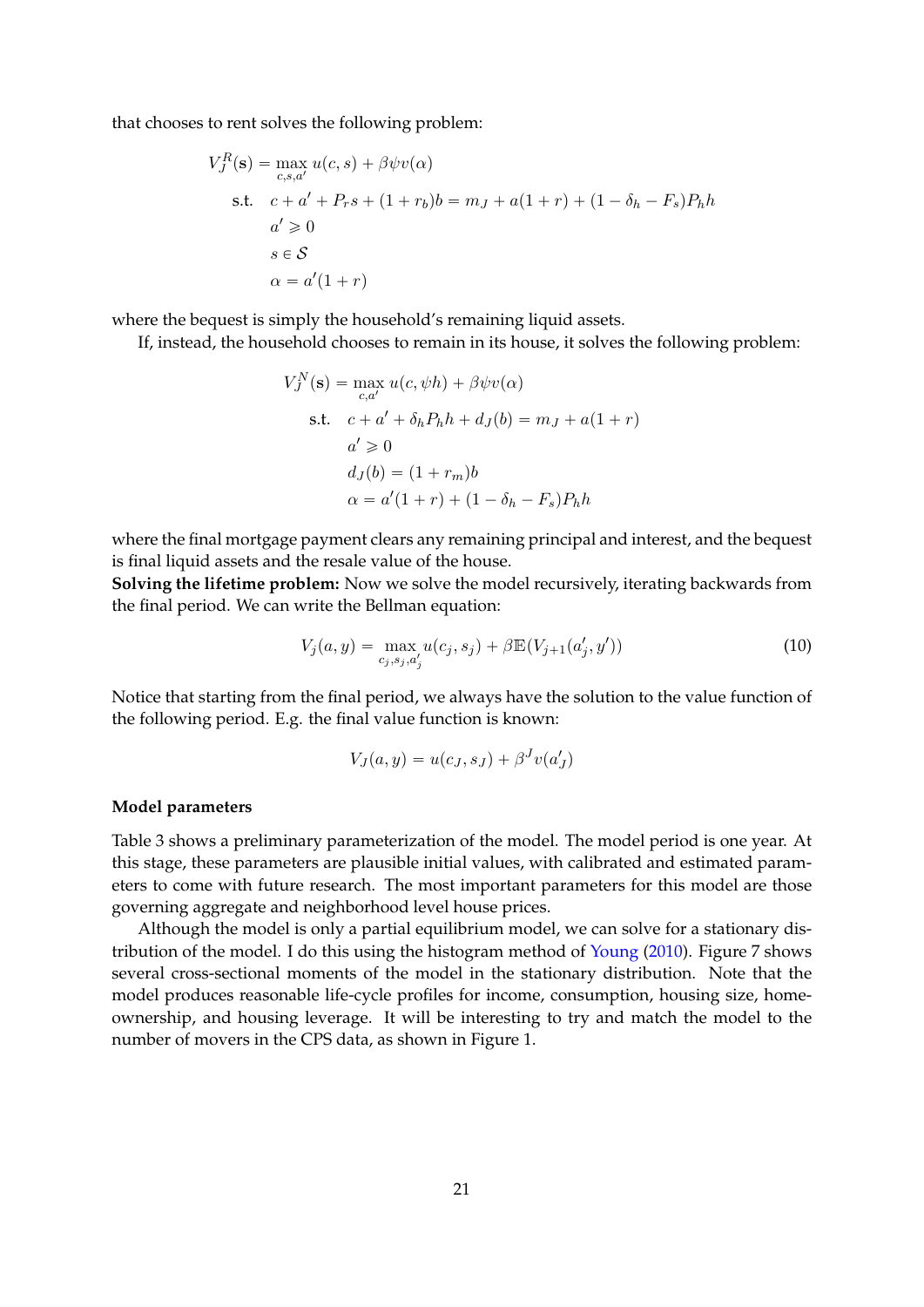<span id="page-22-0"></span>

| Parameter                                     | Symbol          | Value  | Source                    |
|-----------------------------------------------|-----------------|--------|---------------------------|
| Preferences                                   |                 |        |                           |
| Discount factor                               | ß               | 0.91   |                           |
| Risk aversion                                 | $\sigma$        |        |                           |
| Non-durables consumption share                | $\chi$          | 0.85   |                           |
| Borrowing constraint                          | $\it a$         | 0      |                           |
| <b>Housing</b>                                |                 |        |                           |
| Maximum LTV ratio, conforming                 | $\theta_c$      | 0.8    |                           |
| Maximum LTV ratio, non-conforming             | $\theta_{nc}$   | 0.9    |                           |
| House sale fixed cost                         | $F_s$           | 0.06   | Kaplan et al. (2017)      |
| New mortgage cost                             | $F_m$           | 0.0385 | Gorea and Midrigan (2017) |
| House depreciation                            | $\delta_h$      | 0.015  |                           |
| Rent-to-house price ratio                     | $\lambda_{rtp}$ | 0.075  | Zillow                    |
| Interest rates                                |                 |        |                           |
| Risk-free rate                                | $\overline{r}$  | 0.015  |                           |
| Mortgage interest rate                        | $r_b$           | 0.025  |                           |
| Exogenous idiosyncratic processes             |                 |        |                           |
| Transitory income persistence                 | $\rho_y$        | 0.938  | Gorea and Midrigan (2017) |
| Transitory income std. dev.                   | $\sigma_y$      | 0.20   | Gorea and Midrigan (2017) |
| Transitory income initial std. dev.           | $\sigma_{y,0}$  | 0.20   |                           |
| Initial assets distribution, mean             | $\mu_{a,0}$     | - 1    |                           |
| Initial assets distribution, std. dev.        | $\sigma_{a,0}$  | 1      |                           |
| House prices                                  |                 |        |                           |
| Neighborhood-level persistence                | $\rho_z$        | 0.85   |                           |
| Neighborhood-level std. dev.                  | $\sigma_z$      | 0.02   |                           |
| Neighborhood-level IID moving shock std. dev. | $\sigma_n$      | $1e-5$ |                           |

Table 3: Model parameters (preliminary)

|  |  | Figure 5: Cross-sectional moments in the stationary distribution |  |  |  |
|--|--|------------------------------------------------------------------|--|--|--|
|--|--|------------------------------------------------------------------|--|--|--|



Figure shows several moments of the model across age, given in the stationary distribution of the model.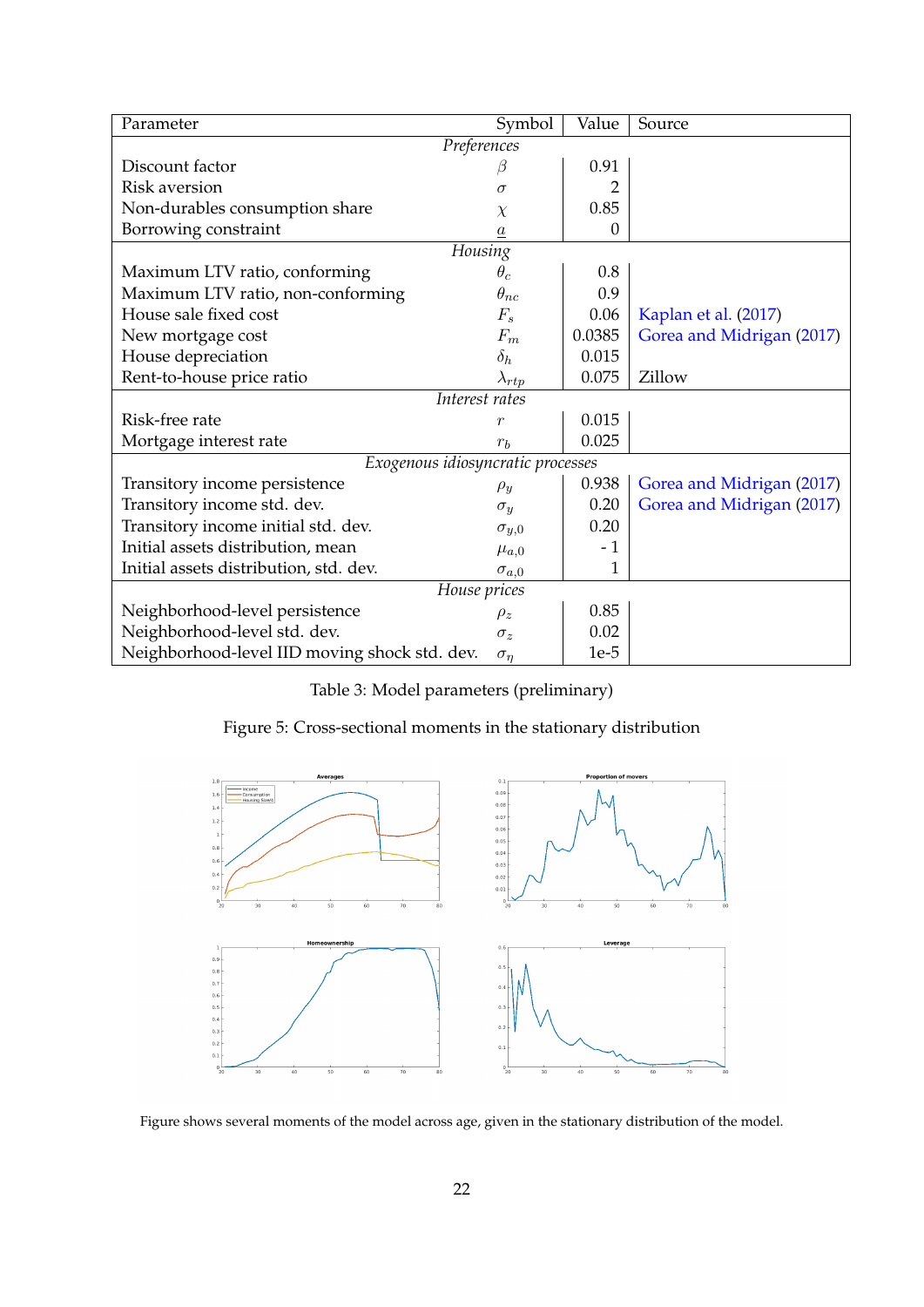#### **Consumption responses to house prices in the model**

In this section I show in the model the elasticity of consumption with respect to different house price component movements. Consumption elasticities in the model are given by  $\frac{\partial c_j(s; P_z, P_h)}{\partial P_z}$ and  $\frac{\partial c_j(s;P_z,P_h)}{\partial P_h}$ . I compute these elasticites in the model via a simulation. For a given household, I simulate two paths: one with the price held constant, and another with exactly the same set of other shocks, but with a shock to the price at time *T*. For each age *j*, I simulate 500 households with the price shock occuring at that age *j*. This yields a distribution of household ages and other state variables subject to the shocks. I then compute the elasticities by age and by loan-to-value ratio, by averaging over all agents of a given age or with a given loan-to-value ratio.

For the aggregate price shock, *Ph*, there are two interesting findings. First, the model shows that younger households tend to have weaker responses to the price shock than older house-holds. This is consistent with the argument in [Buiter](#page-32-3) [\(2008\)](#page-32-3) that younger households who face higher lifetime housing costs following a price shock have small or negative responses, while older households who plan to downsize or sell and who have shorter horizons have larger responses. It is also consistent with the evidence in [Campbell and Cocco](#page-32-0) [\(2007\)](#page-32-0), who shows that younger households (and renters) in the UK have much smaller, often negative, consumption responses to house prices.

Second, high LTV households, in particular those very close to the non-conforming mortgage limit, have stronger responses to house price shocks. This is because households with loan-to-value ratios near the maximum LTV ratio are relatively constrained in that they cannot easily refinance their mortgage. An increase in house prices relaxes the LTV constraint for these households, which increase their ability to borrow and consume. The higher consumption response to house prices of these consumers resembles the collateral constraint effects discussed in the literature (see [Kaplan et al.](#page-33-4) [\(2017\)](#page-33-4), [Berger et al.](#page-32-2) [\(2015\)](#page-32-2), [Greenwald](#page-32-15) [\(2016\)](#page-32-15)).



#### Figure 6: Aggregate house price elasticity of consumption by LTV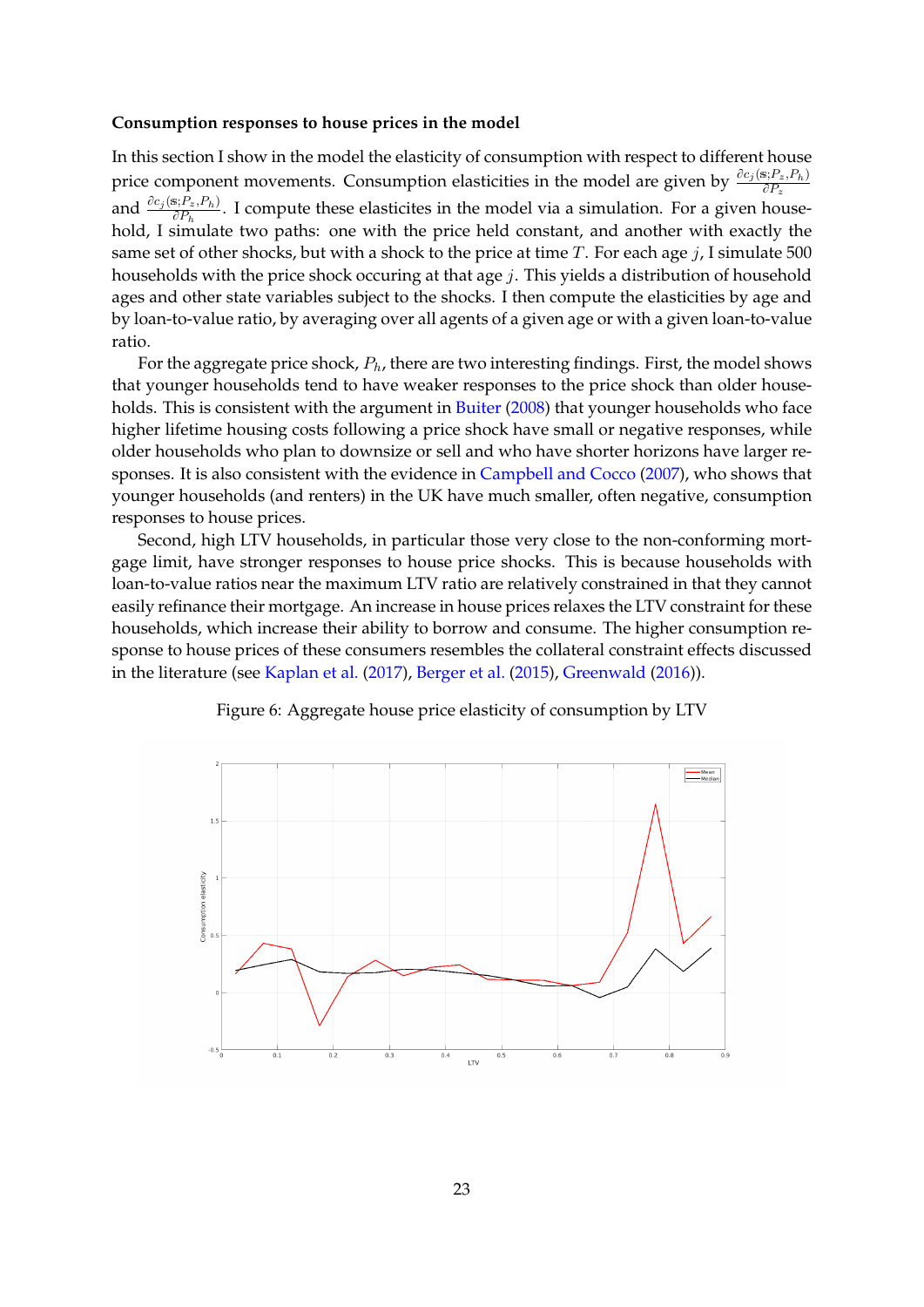Figure 7: Aggregate house price elasticity of consumption by age

<span id="page-24-1"></span>

# <span id="page-24-0"></span>**6 Work in progress**

The paper is obviosly still very incomplete. This section provides a brief list of items left to complete:

- Estimate a statistical model of the various components of house prices.
- Relate this statistical model to household level consumption responses.
- Both of the above can be done in the framework of the consumption insurance literature (e.g. [Blundell et al.](#page-32-14) [\(2008\)](#page-32-14))
- Complete the structural lifecycle model of consumption responses to house prices.
- I still need to complete the consumption response to neighborhood level house price shocks, and I intend to add more detail to the cross- and within-neighborhood moving decisions.

# **7 Conclusion**

In this paper, I investgiate the effect of movements in different components of house prices on consumption. Using a new dataset on individual house transactions from across the US, I show that city-, neighborhood-, and idiosyncratic-risk all contribute to hosue price movements. City-level effects tend to dominate the volatility of house prices, although the idiosyncratic component plays a large role, and the volatility of neighborhood-level prices increased sharply during the housing bust.

As a first empirical look at the effect of house prices on consumption, I match the aggregate, city, and neighborhood components of house prices to household consumption panel data. I find that consumption is most strongly associated with the aggregate comoponent of house prices, however consumption is also significantly associated with the neighborhood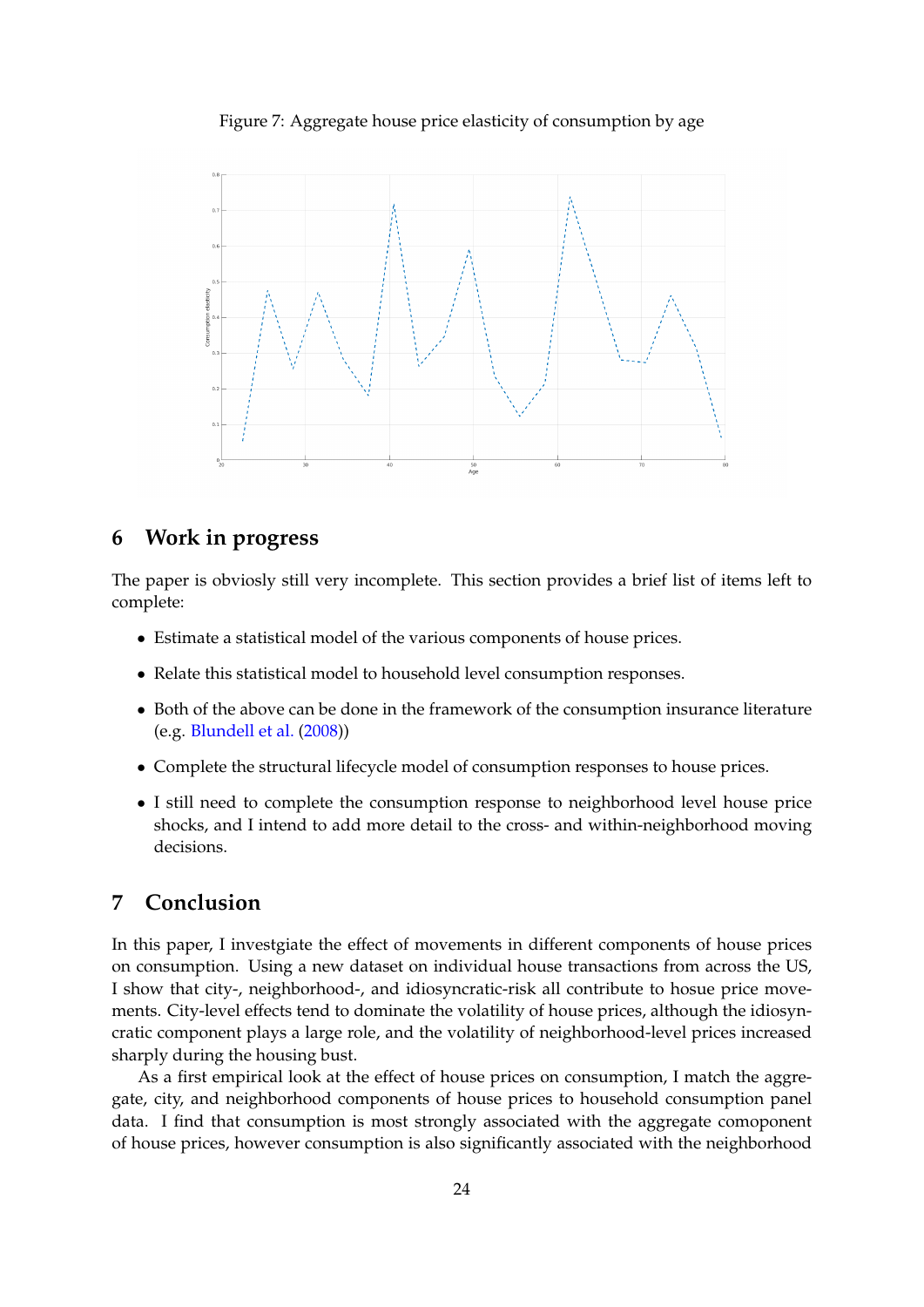level component of house prices. In contrast, the city-level component of house prices is only weakly associated with consumption, and the effect is weaker than for the neighborhood level component.

These findings are consistent with the view that households respond more strongly to the component of house prices that affects their future wealth. Since households are less likely to move across cities than they are to move witin cities, the within-city component of house prices is more relevant for household wealth than the city-wide component of house prices.

In order to explore this intuition further, I build a strucutral life-cycle model in which agents face realistic housing decisions. In particular, households can own or rent; they can choose their housing size; they can take out long-term mortgages against the value of their house; they can refinance their mortgage; and they face both city-level and neighborhood level house price risk. In the model, I find that the average elasticity of consumption with respect to unexpected, permanent city level house price shocks is around 0.2. However, there is sigificant heterogeneity in this elasticity both over age and over the loan-to-housing value distribution.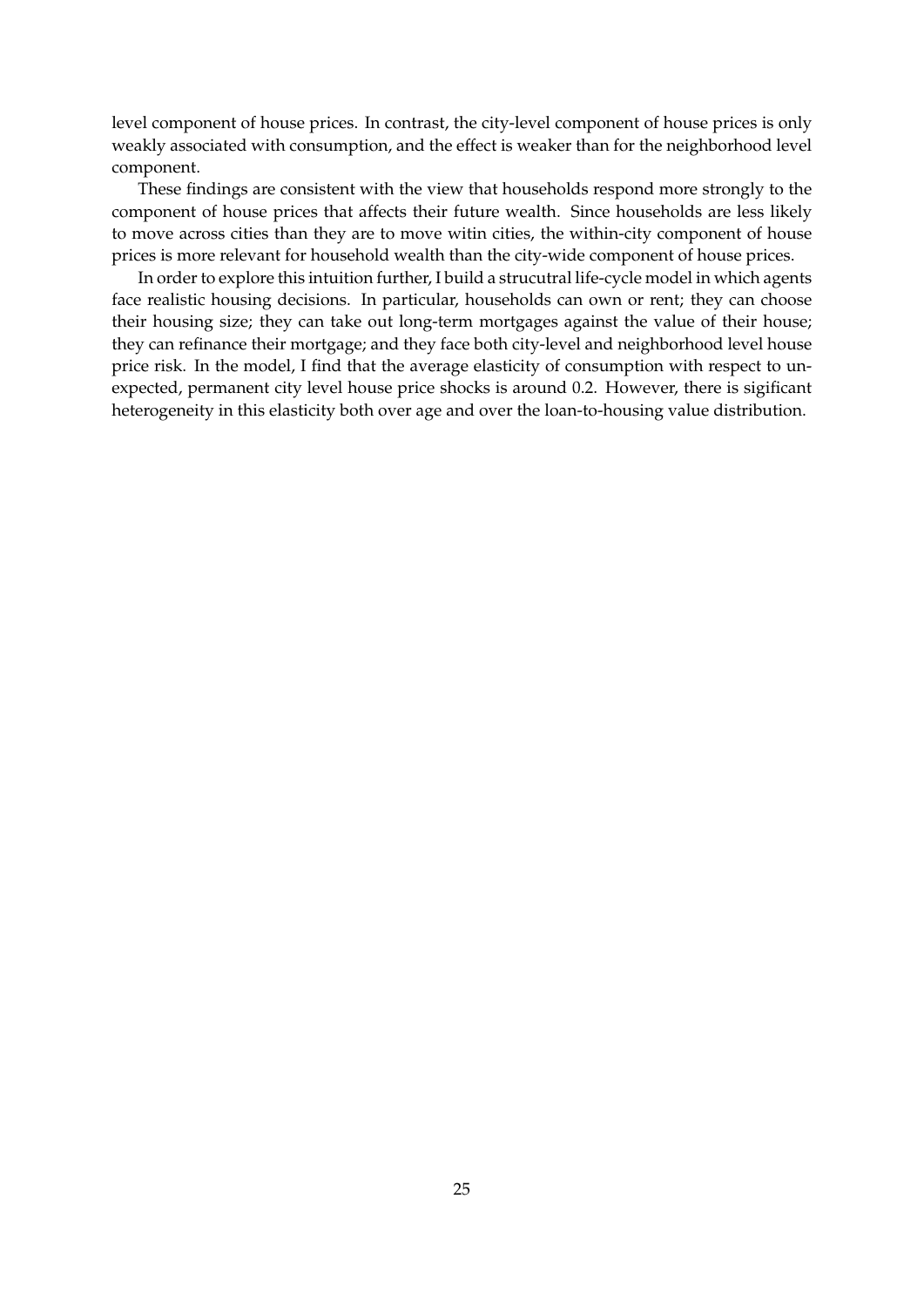# **A Data sources**

This section documents the sources of data used in the paper.

- Household equity and income data is retrieved from the Panel Study of Income Dynamics at <http://psidonline.isr.umich.edu/>.
- Household equity and income data is also retrieved from the Survey of Consumer Finances at <https://www.federalreserve.gov/econres/scfindex.htm>.
- Real residential property prices and the CPI-U come from FRED at [https://fred.](https://fred.stlouisfed.org/) [stlouisfed.org/](https://fred.stlouisfed.org/).
- Regional income and population data comes from the Bureau of Economic Analysis at <https://www.bea.gov/regional/>.
- County names within Metropolitan statistical areas can be found at [https://www.](https://www.bea.gov/regional/docs/msalist.cfm) [bea.gov/regional/docs/msalist.cfm](https://www.bea.gov/regional/docs/msalist.cfm) and the NBER's cross-walk data: [http:](http://www.nber.org/data/cbsa-fips-county-crosswalk.html) [//www.nber.org/data/cbsa-fips-county-crosswalk.html](http://www.nber.org/data/cbsa-fips-county-crosswalk.html).
- Regional unemployment data comes from the Bureau of Labor Statistics at [https://](https://www.bls.gov/lau/data.htm) [www.bls.gov/lau/data.htm](https://www.bls.gov/lau/data.htm).
- Panel consumption data comes from the Kilts Neilsen HomeScan survey. Access to the data is given by Chicago Booth. Informaton can be found at:...
- House price data comes from Zillow's ZTRAX Assessment and Transaction Database. This data was provided by Zillow. For further information on access to this data, contact: ....

# <span id="page-26-0"></span>**B ZTRAX summary statistics**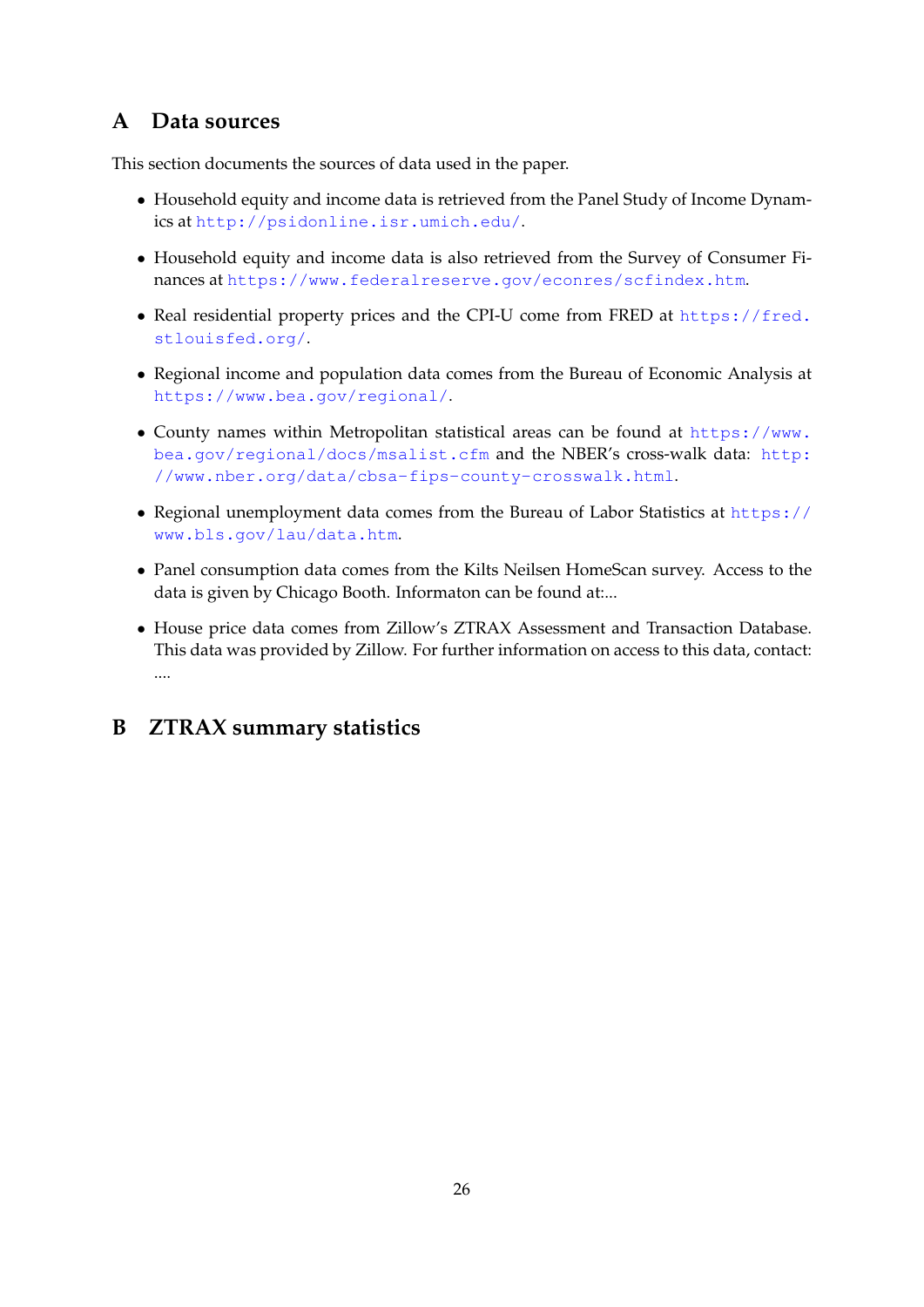<span id="page-27-0"></span>

| State | Total      | Non-zero | State | Total      | Non-zero |
|-------|------------|----------|-------|------------|----------|
| AК    | 87,481     | 0.6      | AL    | 764,753    | 76.7     |
| AR    | 525,394    | 74.7     | AZ    | 3,870,789  | 77.0     |
| СA    | 12,695,929 | 81.2     | CO    | 2,465,752  | 83.8     |
| СT    | 977,941    | 95.3     | DC    | 153,775    | 90.8     |
| DE    | 186,550    | 84.2     | FL    | 1,0549,532 | 83.7     |
| GA    | 2,946,447  | 75.9     | НI    | 318,845    | 90.1     |
| IΑ    | 343,278    | 83.0     | ID    | 282,022    | 0.9      |
| IL    | 2,756,664  | 78.8     | IN    | 1,315,892  | 5.4      |
| KS    | 436,669    | 5.6      | KY    | 542,103    | 89.5     |
| LA.   | 73,519     | 86.4     | MА    | 2,312,393  | 94.7     |
| MD    | 3,332,529  | 82.4     | ME.   | 155,485    | 3.2      |
| МI    | 1,990,535  | 72.3     | MΝ    | 1,373,273  | 94.7     |
| MО    | 1,264,435  | 31.1     | MS    | 203,776    | 20.9     |
| MТ    | 89,388     | 4.6      | NС    | 1,019,788  | 81.3     |
| ND    | 59,523     | 47.1     | NE    | 248,312    | 85.4     |
| NΗ    | 359,665    | 92.0     | NJ    | 802,287    | 90.9     |
| NΜ    | 27,992     | 2.0      | ΝV    | 1,722,843  | 83.5     |
| NY    | 2,766,500  | 88.3     | OН    | 3,644,017  | 78.6     |
| OК    | 981,942    | 75.3     | OR    | 1,166,150  | 88.9     |
| PА    | 2,685,987  | 93.4     | SС    | 1,207,735  | 83.8     |
| SD    | 19,872     | 66.4     | TХ    | 7,651,403  | 1.6      |
| UT    | 1,188,371  | 0.9      | VA    | 2,088,157  | 93.1     |
| WА    | 2,647,489  | 82.8     | WІ    | 443,308    | 87.7     |
| WV    | 42,623     | 67.1     | WY    | 36,137     | 5.7      |

Table 4: Observations by state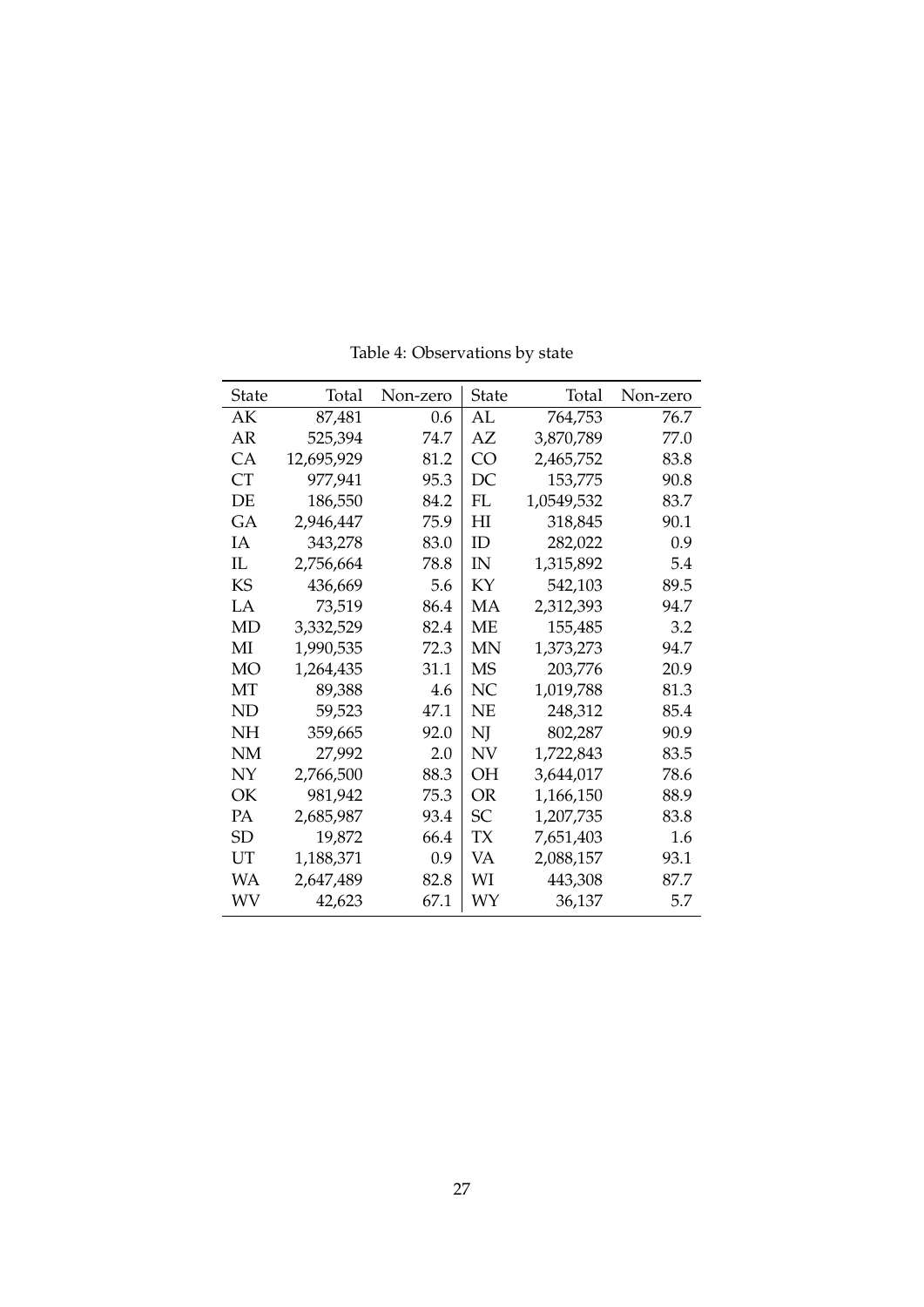# Figure 8: House prices by state

<span id="page-28-0"></span>

Source: Zillow, FRED.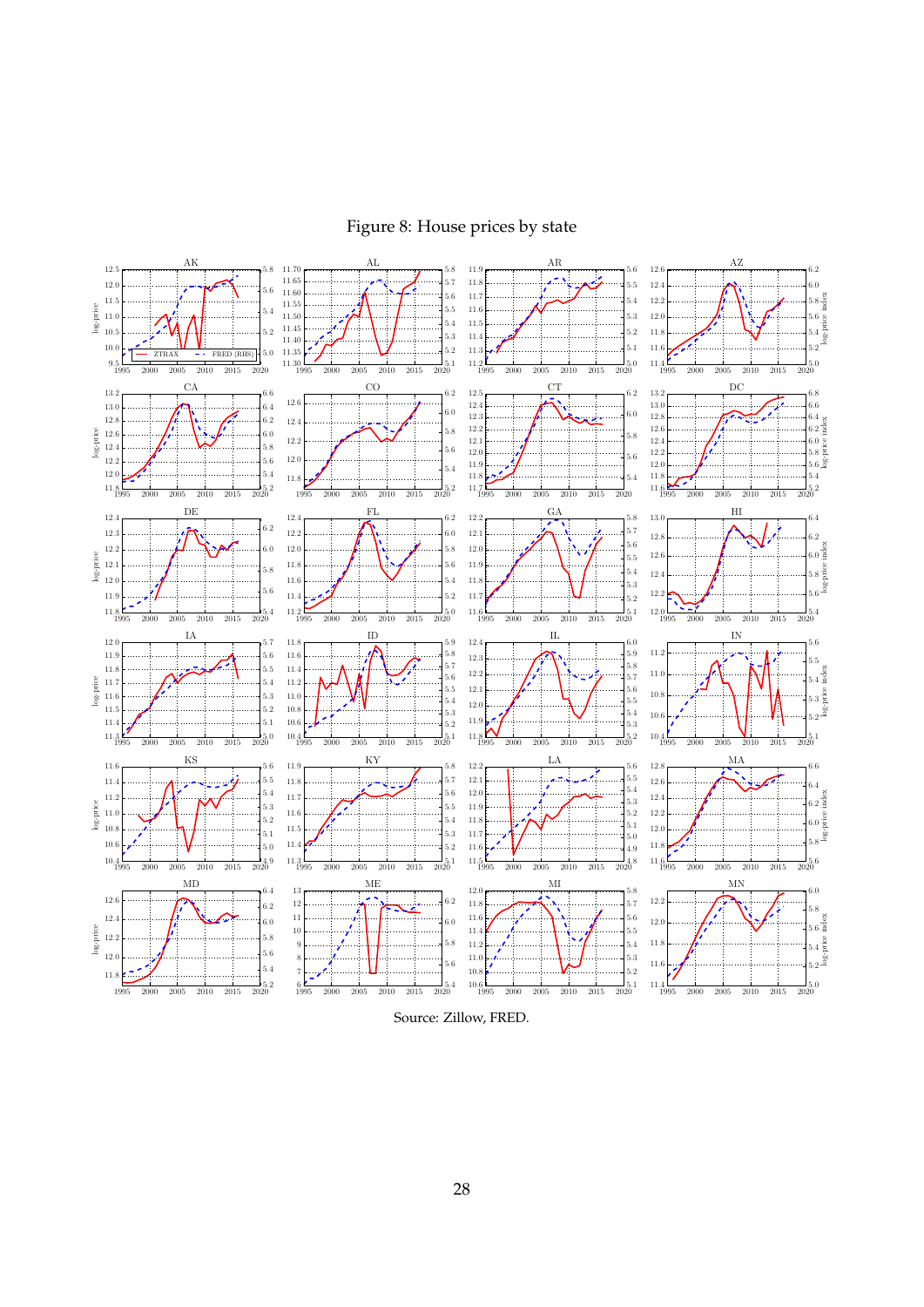

<span id="page-29-0"></span>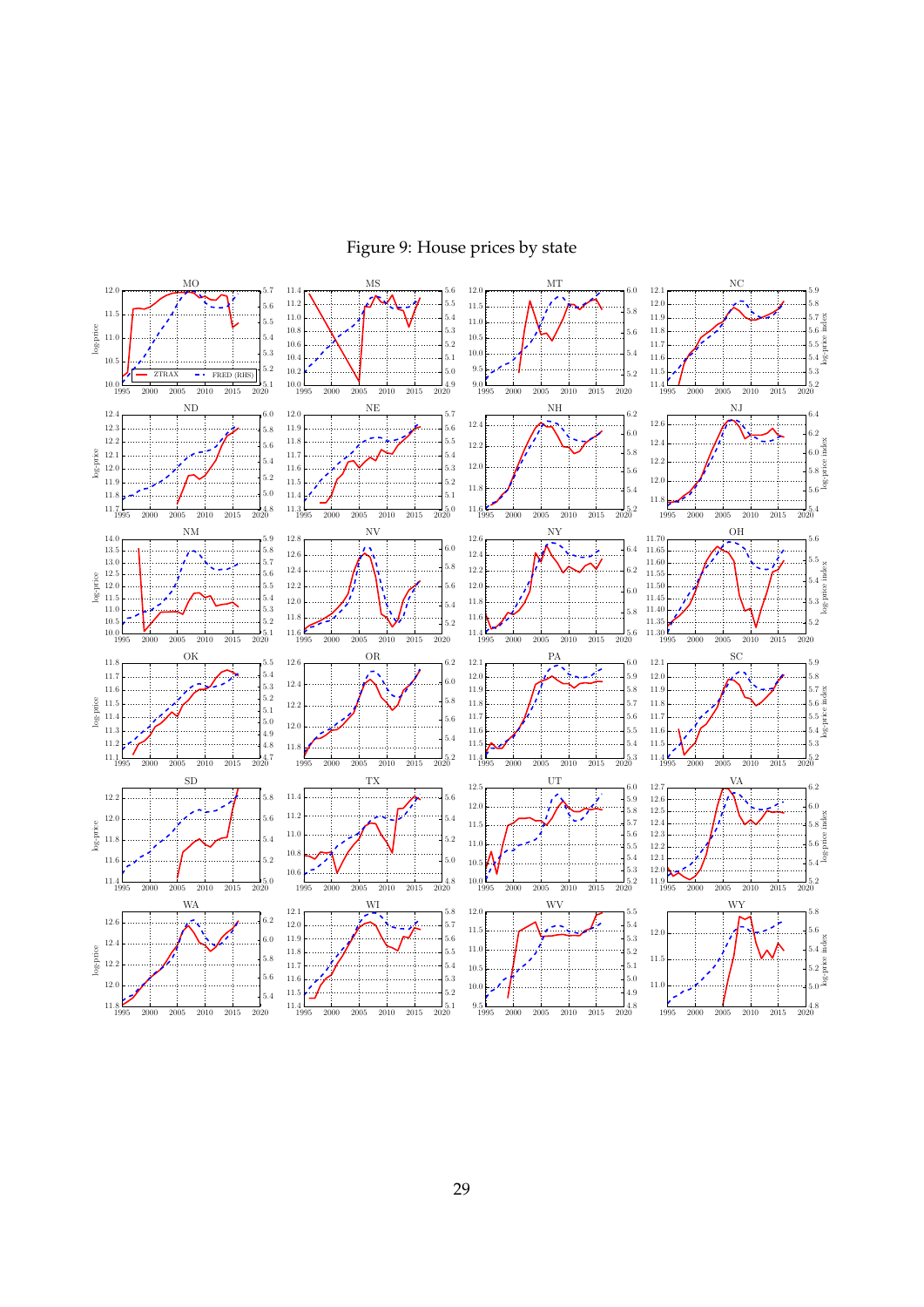# <span id="page-30-0"></span>**C Kilts Consumer Panel Data summary statistics**

<span id="page-30-1"></span>

| Year |       | Total Panelists Remaining Panelists   Year Total Panelists Remaining Panelists |      |       |       |
|------|-------|--------------------------------------------------------------------------------|------|-------|-------|
| 2004 | 39577 | 37331                                                                          | 2010 | 60658 | 56974 |
| 2005 | 38863 | 36605                                                                          | 2011 | 62092 | 58450 |
| 2006 | 37786 | 35627                                                                          | 2012 | 60538 | 57045 |
| 2007 | 63350 | 59302                                                                          | 2013 | 61097 | 57565 |
| 2008 | 61440 | 57539                                                                          | 2014 | 61557 | 57996 |
| 2009 | 60506 | 56734                                                                          | 2015 | 61380 | 57880 |

Table 5: Consumer Panel Data observations

# <span id="page-30-2"></span>**D Estimating the house price process**

In this section I describe the process for estimating the statistical house price processes for the CBSA, zip-code, and idiosyncratic price components.

# **D.1 Computing the autocovariance matrices**

In order to estimate the autocovariance matrices for MSA, zipcode, and idiosyncratic house price movements, I modify the approach of [Blundell et al.](#page-32-14) [\(2008\)](#page-32-14), who estimate the autocovariance structure for income and consumption. Let *j* denote a unit of analysis at either MSA, zipcode, or individual house level. Let  $\mathbf{p}_j = [p_{j,1}, \dots, p_{j,T}]'$  denote a vector containing the observations of that unit across time. Note that in many cases, there will be missing data, in particular for idiosyncratic house prices since individual houses infrequently sell. Let  $d_j = [\sqrt{N}_{j,1}, \cdots, \sqrt{N}_{j,T}]'$  denote a vector of the square root of the number of observations for  $\mathbf{u}_j = [\mathbf{v}_1, \mathbf{v}_j], \dots, \mathbf{v}_j, \mathbf{v}_j]$  denote a vector of the square root of the number of observations for unit *j* in a given period. For the idiosyncratic component,  $\sqrt{N}_{j,t}$  is one when the house is sold, and zero when it is not sold. The  $T \times T$  autocovariance matrix M is then given by:

$$
M = \left[\sum_{j=1}^{N_J} (\mathbf{p}_j \circledast \mathbf{d}_j)(\mathbf{p}_j \circledast \mathbf{d}_j)'\right] \oslash (W_1 - W_2 \oslash W_1)
$$

where  $\circledast$  is element-wise multiplication,  $\oslash$  is element-wise division,  $W_1 = \sum_{j=1}^{N_J} \mathbf{d}_j \mathbf{d}'_j$ , and  $W_2 = \sum_{j=1}^{N_J} (\mathbf{d}_j \mathbf{d}'_j) \circledast (\mathbf{d}_j \mathbf{d}'_j).$ <sup>[12](#page-30-3)</sup> Note that we are here computing the weighted sample covariance matrix. This is required since different numbers of houses are sold in each MSA or zipcode across time. For the idiosyncratic component, there is only one observation per house sold and the covariance matrix reduces to that found in **BLUNDELL**:

$$
M = \left(\sum_{j=1}^{N_J} \mathbf{p}_j \mathbf{p}_j' \right) \bigotimes \left(\sum_{j=1}^{N_J} \mathbf{d}_j \mathbf{d}_j' \right)
$$

<span id="page-30-3"></span> $12$ This can be written in matrix notation as:

 $M =$ "  $(\mathbf{p} \circledast \mathbf{d})(\mathbf{p} \circledast \mathbf{d})'$  $^\circledR$  $\bigl[ (\mathbf{d} \mathbf{d}') \oslash ((\mathbf{d} \mathbf{d}') \circledast (\mathbf{d} \mathbf{d}') - (\mathbf{d} \circledast \mathbf{d})(\mathbf{d} \circledast \mathbf{d})' \bigr]$ ‰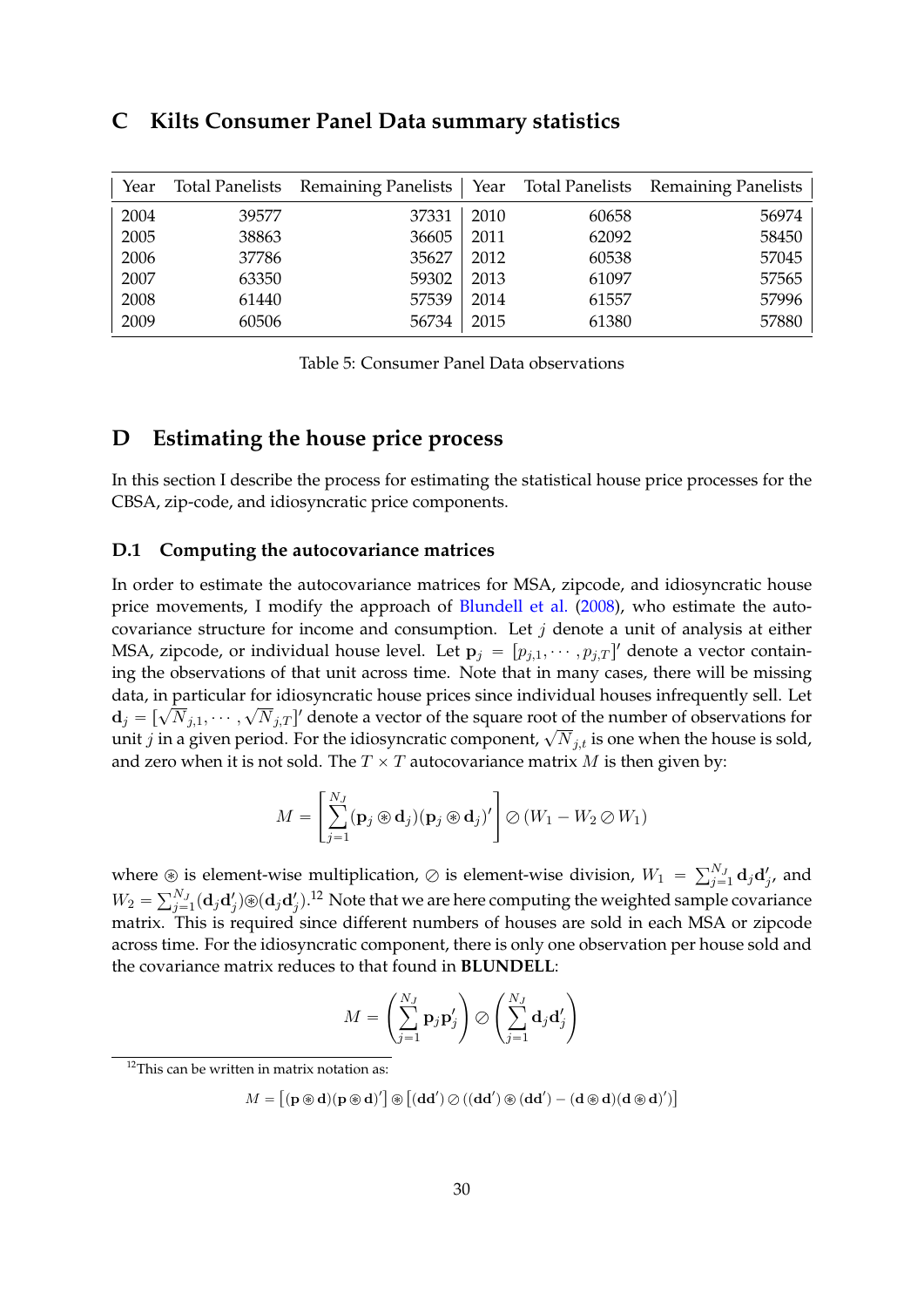Let the vector of moments relevant for estimation be  $\mathbf{m} = \text{vech} \{M\}$ . Then the variancecovariance matrix of **m** relevant for inference is:

$$
\mathbf{V} = \left[ \sum_{j=1}^{N_J} ((\mathbf{m}_j - \mathbf{m})(\mathbf{m}_j - \mathbf{m})') \circledast (\mathbf{D}_j \mathbf{D}'_j) \right] \oslash (\mathbf{D}\mathbf{D}')
$$

where  $\mathbf{m}_i = vech \{(\mathbf{d}_j \circledast \mathbf{p}_j)(\mathbf{d}_j \circledast \mathbf{p}_j)'\}$ ,  $\mathbf{D}_i = vech \{d_jd_j'\}$ , and  $\mathbf{D} = vech \{W_1 - W_2 \oslash W_1\}$ .  $\mathbf{r}$ **Not sure about this last covariance matrix at all. Need to check...**

# **D.2 Minimum distance estimation**

Let  $\theta$  be the vector of parameters to be estimated. Then  $f(\theta)$  is the half-vectorization of the model-implied autocovariance matrix. We can then form the minimum distance objective function as:

$$
\min_{\theta} (m - f(\theta))' A (m - f(\theta))
$$

where A is a diagonal weighting matrix, which I take to be  $diag(V^{-1})$ , as in **BLUNDELL**. The results are not sensitive to using an identity weighted matrix. Let the Jacobian be  $G =$  $\partial f(\theta)/\partial \theta|_{\theta=\hat{\theta}}$ , then we can compute standard errors for the parameter estimates from the sandwichform of the variance-covariance matrix of  $\hat{\theta}$ :

$$
\widehat{\text{var}(\theta)}|_{\theta=\hat{\theta}} = (G'AG)^{-1}G'AVAG(G'AG)^{-1}
$$

Note that the Jacobian requires us to compute the derivatives of the model moment vector  $f(\theta)$ . **SHOW WHAT THESE ARE...**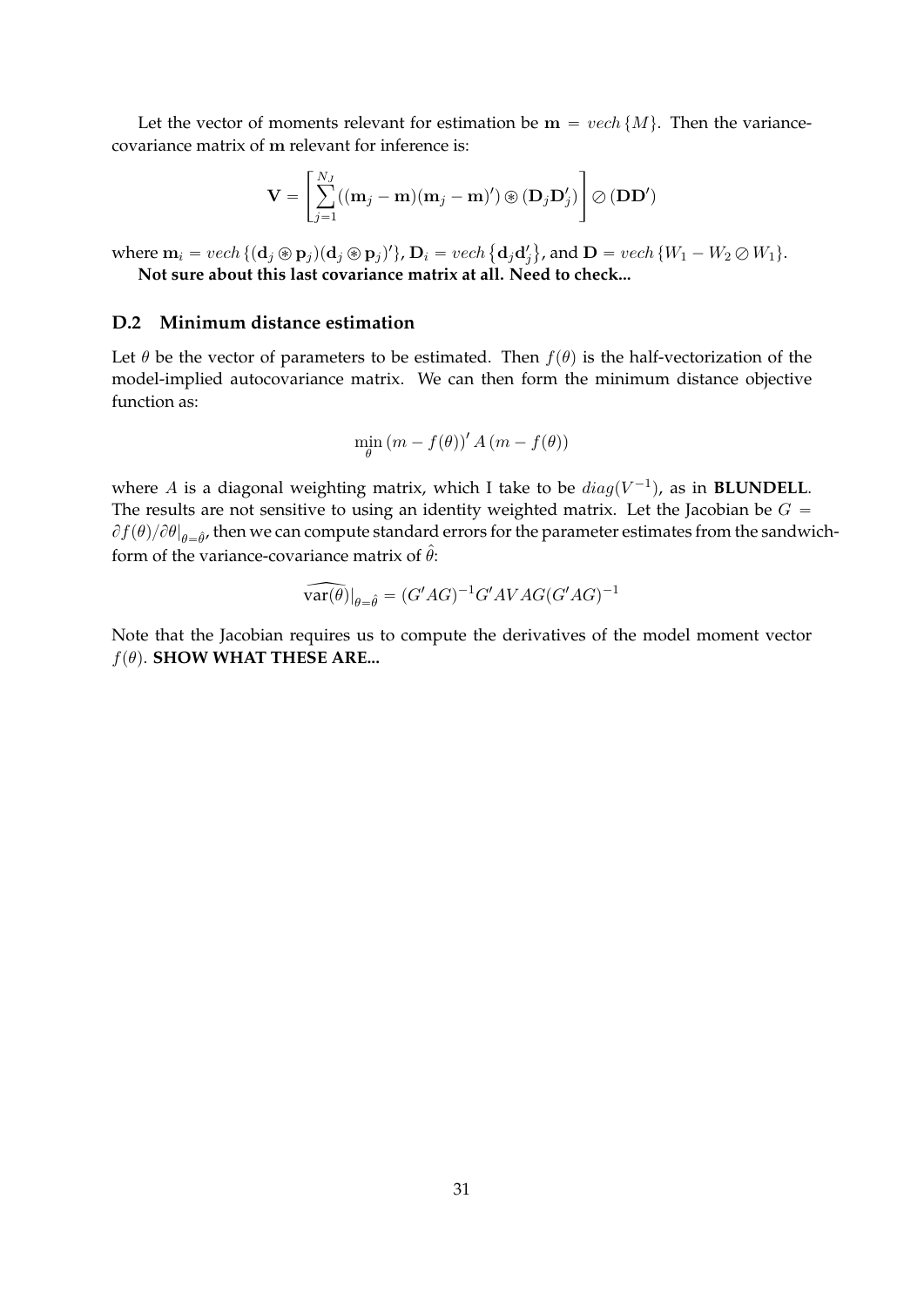# **References**

- <span id="page-32-1"></span>Aditya Aladangady. Housing wealth and consumption: Evidence from geographically-linked microdata. *American Economic Review*, 107(11):3415–46, 2017.
- <span id="page-32-13"></span>Laszlo Balazsi, Badi Baltagi, and Laszlo Matyas. Modelling multi-dimensional panel data: a random effects approach. Technical report, 2016.
- <span id="page-32-12"></span>Badi H Baltagi, Seuck Heun Song, and Byoung Cheol Jung. The unbalanced nested error component regression model. *Journal of Econometrics*, 101(2):357–381, 2001.
- <span id="page-32-10"></span>Martin Beraja, Andreas Fuster, Erik Hurst, and Joseph Vavra. Regional heterogeneity and monetary policy. Technical report, National Bureau of Economic Research, 2017.
- <span id="page-32-2"></span>David Berger, Veronica Guerrieri, Guido Lorenzoni, and Joseph Vavra. House prices and consumer spending. Technical report, National Bureau of Economic Research, 2015.
- <span id="page-32-14"></span>Richard Blundell, Luigi Pistaferri, and Ian Preston. Consumption inequality and partial insurance. *The American Economic Review*, 98(5):1887–1921, 2008.
- <span id="page-32-3"></span>Willem H Buiter. Housing wealth isn't wealth. Technical report, National Bureau of Economic Research, 2008.
- <span id="page-32-0"></span>John Y Campbell and Joao F Cocco. How do house prices affect consumption? evidence from micro data. *Journal of monetary Economics*, 54(3):591–621, 2007.
- <span id="page-32-8"></span>Hui Chen, Michael Michaux, and Nikolai Roussanov. Houses as atms? mortgage refinancing and macroeconomic uncertainty. Technical report, National Bureau of Economic Research, 2013.
- <span id="page-32-9"></span>Jack Favilukis, Sydney C Ludvigson, and Stijn Van Nieuwerburgh. The macroeconomic effects of housing wealth, housing finance, and limited risk sharing in general equilibrium. *Journal of Political Economy*, 125(1):000–000, 2017.
- <span id="page-32-4"></span>Fernando Ferreira and Joseph Gyourko. Anatomy of the beginning of the housing boom: Us neighborhoods and metropolitan areas, 1993-2009. Technical report, National Bureau of Economic Research, 2011.
- <span id="page-32-11"></span>Kilts Center for Marketing. Consumer panel dataset manual, 2016.
- <span id="page-32-5"></span>Marco Giacoletti. Idiosyncratic risk in housing markets. Technical report, Working Paper, Stanford Graduate School of Business, 2016.
- <span id="page-32-7"></span>Denis Gorea and Virgiliu Midrigan. Liquidity constraints in the us housing market. *Working Paper*, 2017.
- <span id="page-32-15"></span>Daniel L Greenwald. The mortgage credit channel of macroeconomic transmission. *Working Paper*, 2016.
- <span id="page-32-6"></span>Jonathan Heathcote, Kjetil Storesletten, Giovanni L Violante, et al. Quantitative macroeconomics with heterogeneous households. *Annual Review of Economics*, 1(1):319–354, 2009.